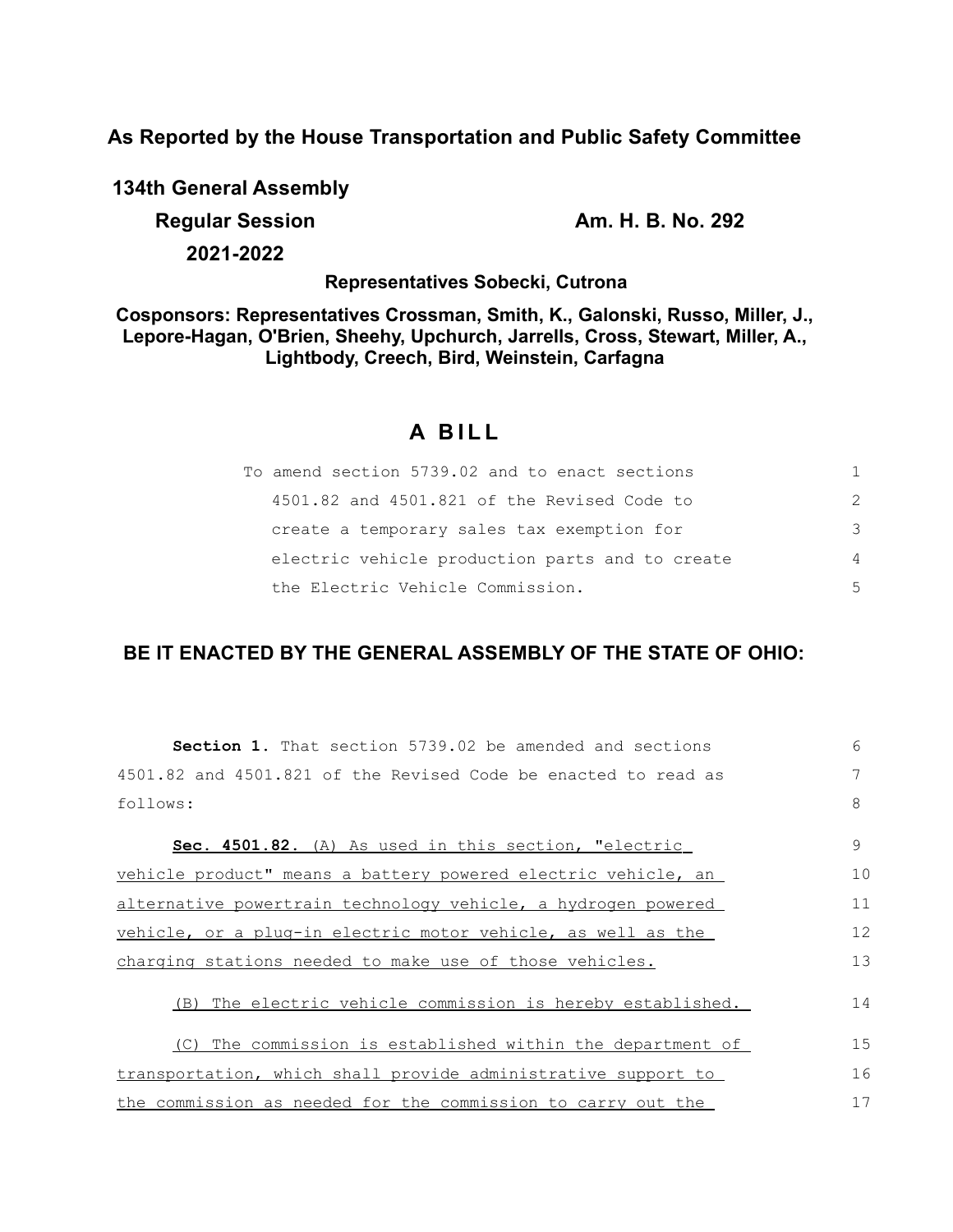| responsibilities prescribed in this section and in section       | 18 |
|------------------------------------------------------------------|----|
| 4501.821 of the Revised Code.                                    | 19 |
| (D) The commission shall consist of the following members:       | 20 |
| Two members of the senate, appointed by the president<br>(1)     | 21 |
| of the senate, one of whom shall be of the same political party  | 22 |
| as the president of the senate and one of whom shall be from a   | 23 |
| different political party;                                       | 24 |
| (2) Two members of the house of representatives, appointed       | 25 |
| by the speaker of the house of representatives, one of whom      | 26 |
| shall be of the same political party as the speaker of the house | 27 |
| of representatives and one of whom shall be from a different     | 28 |
| political party;                                                 | 29 |
| (3) Six members appointed by the governor, as follows:           | 30 |
| (a) One representative of local governments;                     | 31 |
| (b) One representative of organized labor operating in the       | 32 |
| automotive industry;                                             | 33 |
| (c) One representative of the automotive industry;               | 34 |
| (d) One representative of the Ohio automobile dealers            | 35 |
| association;                                                     | 36 |
| (e) One representative of the electric vehicle charging          | 37 |
| station manufacturing industry;                                  | 38 |
| (f) One representative of clean fuels Ohio.                      | 39 |
| (E) (1) A member of the commission appointed by the              | 40 |
| governor shall serve a four-year term. A member may be           | 41 |
| reappointed.                                                     | 42 |
| (2) The governor may remove a member appointed pursuant to       | 43 |
| division (D) (3) of this section.                                | 44 |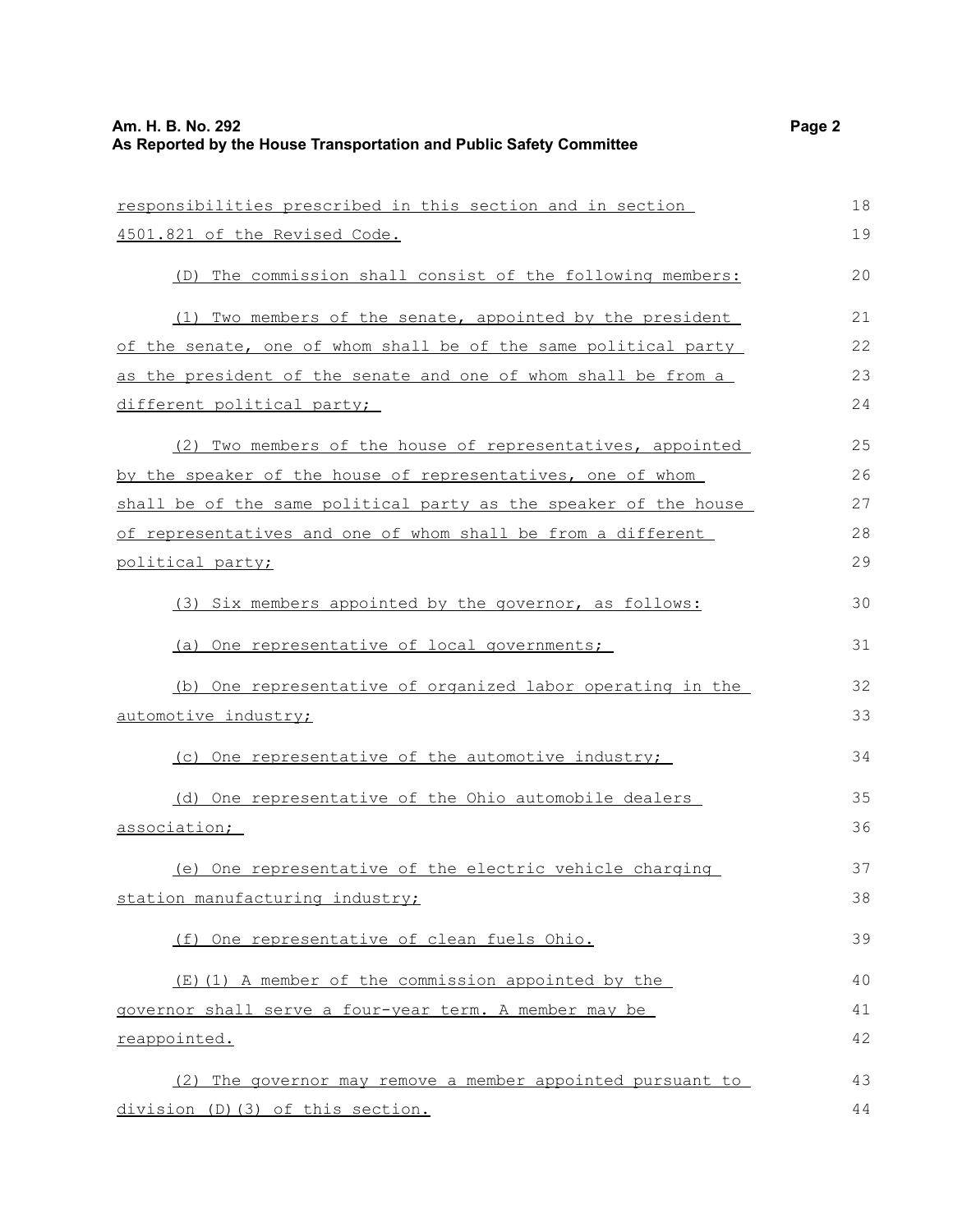# **Am. H. B. No. 292** Page 3 **As Reported by the House Transportation and Public Safety Committee**

| (3) A vacancy created under division (E) (1) or (2) of this           | 45 |
|-----------------------------------------------------------------------|----|
| section shall be filled by the governor.                              | 46 |
| (F) (1) A member of the commission that is a member of the            | 47 |
| general assembly shall serve until the end of the member's            | 48 |
| current term of office in the general assembly expires or until       | 49 |
| the legislator is removed as a member of the commission by the        | 50 |
| president of the senate or the speaker of the house, as               | 51 |
| applicable.                                                           | 52 |
| The president of the senate may remove members of the<br>(2)          | 53 |
| commission who are appointed pursuant to division (D) (1) of this     | 54 |
| section. The speaker of the house of representatives may remove       | 55 |
| a member appointed pursuant to division (D) (2) of this section.      | 56 |
| (3) A vacancy created under division (F) (1) of this                  | 57 |
| section shall be filled in accordance with divisions (D) (1) or       | 58 |
| (2) of this section, as applicable. The term of a such a member       | 59 |
| shall be in accordance with division (F) (1) of this section.         | 60 |
| (G) Members of the commission shall be appointed not later            | 61 |
| than thirty days after the effective date of this section. The        | 62 |
| governor shall designate one of the members appointed under           | 63 |
| <u>division (D) of this section to act as the chairperson of the </u> | 64 |
| commission and annually thereafter. The commission shall hold         | 65 |
| its initial meeting not later than thirty days after the last         | 66 |
| member is appointed. All subsequent meetings of the commission        | 67 |
| shall be held at the call of the chairperson. Five members of         | 68 |
| the commission constitute a quorum.                                   | 69 |
| (H) The members of the commission shall serve without                 | 70 |
| compensation but shall receive travel reimbursement at the same       | 71 |
| mileage rate allowed for the reimbursement of travel expenses of      | 72 |
| state agents as provided by rule of the director of budget and        | 73 |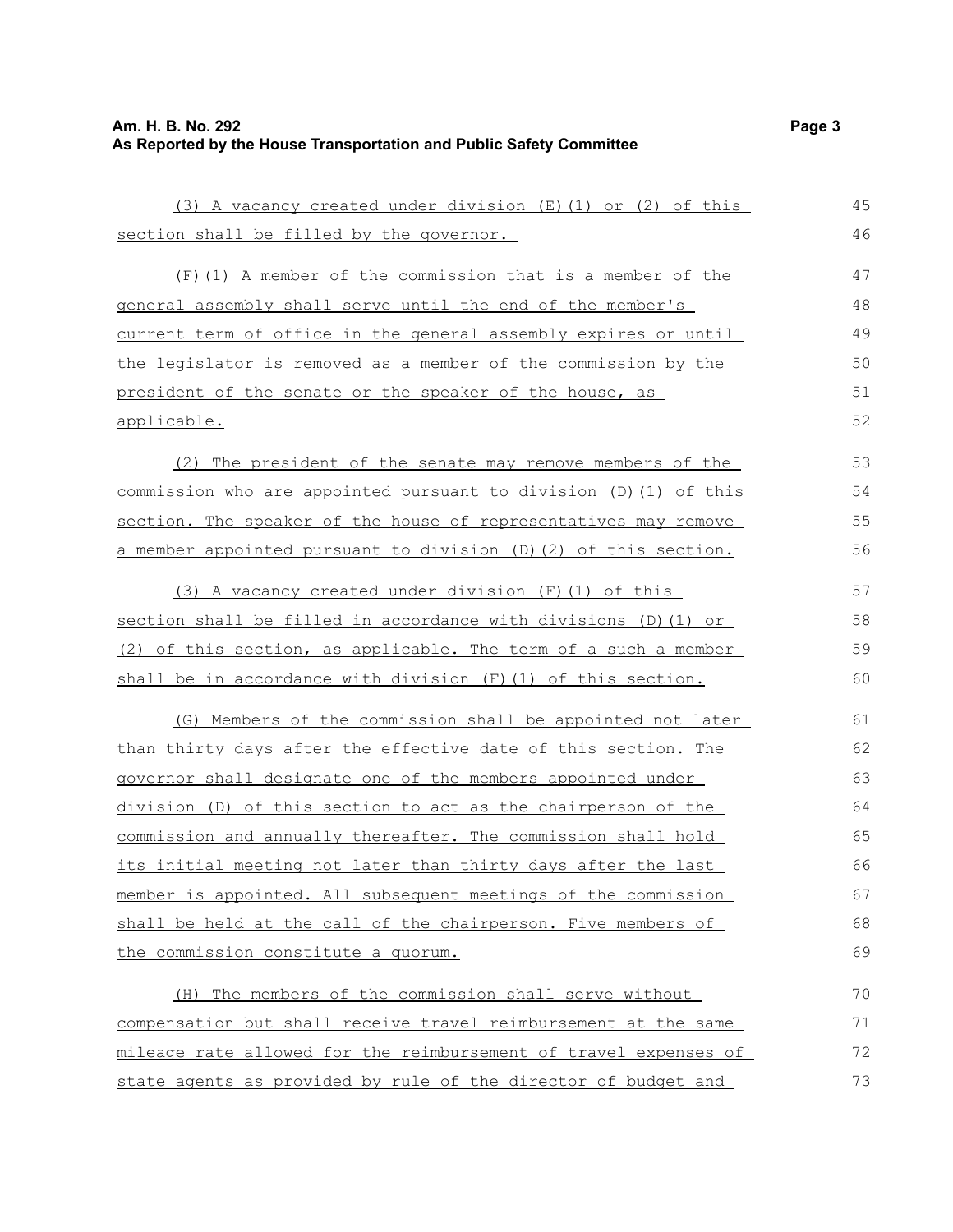management pursuant to division (B) of section 126.31 of the Revised Code. **Sec. 4501.821.** (A) The electric vehicle commission established under section 4501.82 of the Revised Code shall be responsible for making all policy decisions relating to the evaluations, determinations, and other duties described in division (B) of this section and the report described in division (C) of this section. (B) The commission shall be responsible for all of the following: (1) Evaluating the inventory of existing electric vehicle product facilities and production capability; (2) Evaluating the inventory of skilled and non-skilled workers in the electric vehicle product industry; (3) Evaluating opportunities and needs for training within the electric vehicle product industry; (4) Determining if training centers promoting careers in the electric vehicle product industry should be created or transitioned from traditional automotive industry training centers; (5) Determining which traditional automotive industry facilities should be transitioned into electric vehicle product facilities; (6) Identifying and evaluating opportunities for growth within the electric vehicle product industry; (7) Identifying and documenting results from previous instances of retooling and transforming manufacturing facilities in the automotive industry; 74 75 76 77 78 79  $80$ 81 82 83 84 85 86 87 88 89  $90$ 91 92 93 94 95 96 97 98 99 100 101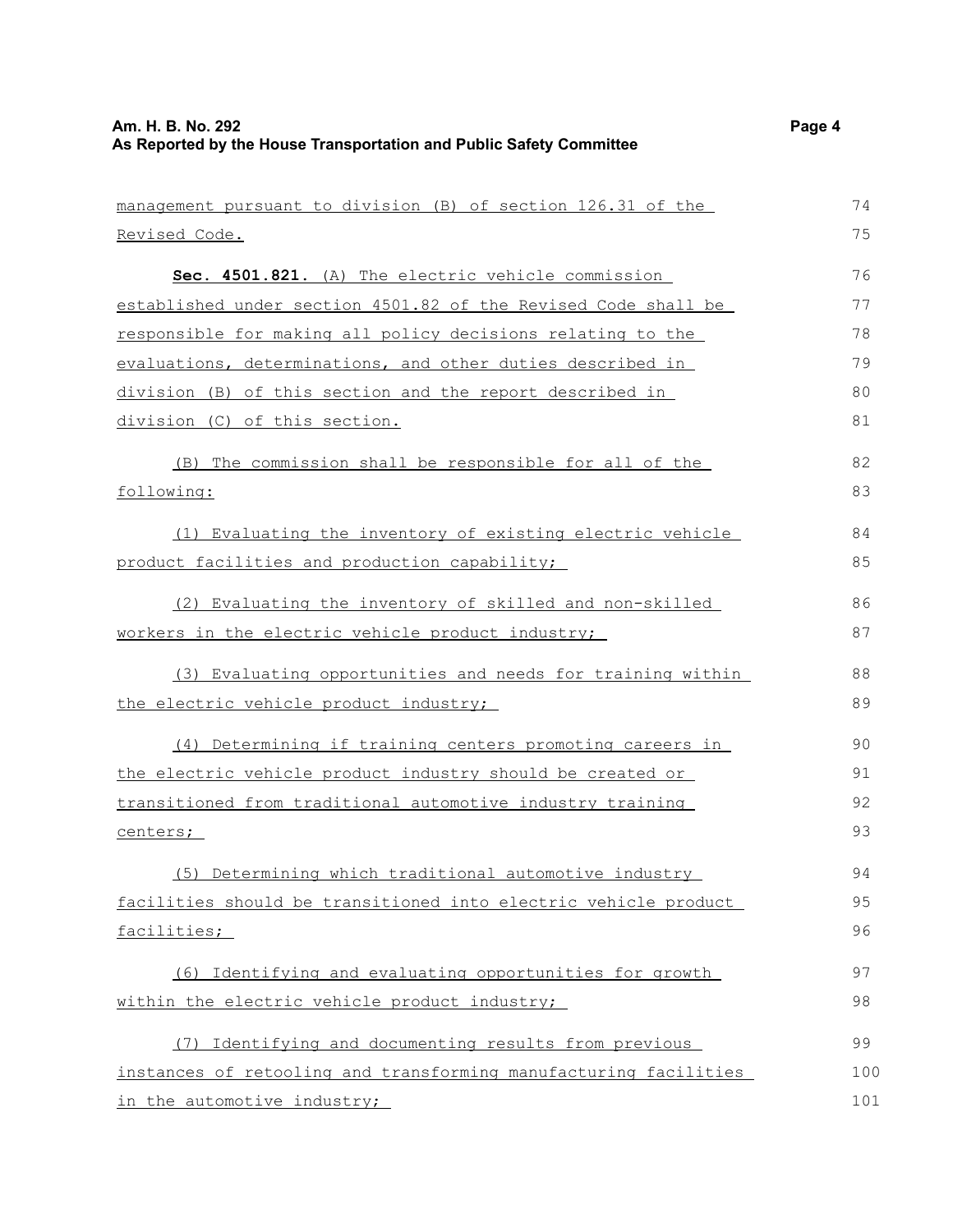| (8) Identifying opportunities for research and development       | 102 |
|------------------------------------------------------------------|-----|
| within the electric vehicle product industry;                    | 103 |
| (9) Evaluating the effectiveness of the tax exemption for        | 104 |
| electric vehicle products created under section 5739.02 of the   | 105 |
| Revised Code;                                                    | 106 |
| (10) Tracking employment data from the electric vehicle          | 107 |
| product industry, including job growth or contraction figures,   | 108 |
| wages paid, and other factors related to employment.             | 109 |
| (C) The commission shall annually make a report to the           | 110 |
| department of transportation, the president of the senate, the   | 111 |
| minority leader of the senate, the speaker of the house of       | 112 |
| representatives, and the minority leader of the house of         | 113 |
| representatives. The report shall include a description of all   | 114 |
| activities undertaken by the commission during the prior year.   | 115 |
| The report shall be in an electronic format and shall be         | 116 |
| delivered no later than the thirtieth day of September.          | 117 |
| (D) The commission may adopt rules in accordance with            | 118 |
| Chapter 119. of the Revised Code as necessary to carry out the   | 119 |
| requirements of this section and section 4501.82 of the Revised  | 120 |
| Code.                                                            | 121 |
| Sec. 5739.02. For the purpose of providing revenue with          | 122 |
| which to meet the needs of the state, for the use of the general | 123 |
| revenue fund of the state, for the purpose of securing a         | 124 |
| thorough and efficient system of common schools throughout the   | 125 |
| state, for the purpose of affording revenues, in addition to     | 126 |
| those from general property taxes, permitted under               | 127 |
| constitutional limitations, and from other sources, for the      | 128 |
| support of local governmental functions, and for the purpose of  | 129 |
| reimbursing the state for the expense of administering this      | 130 |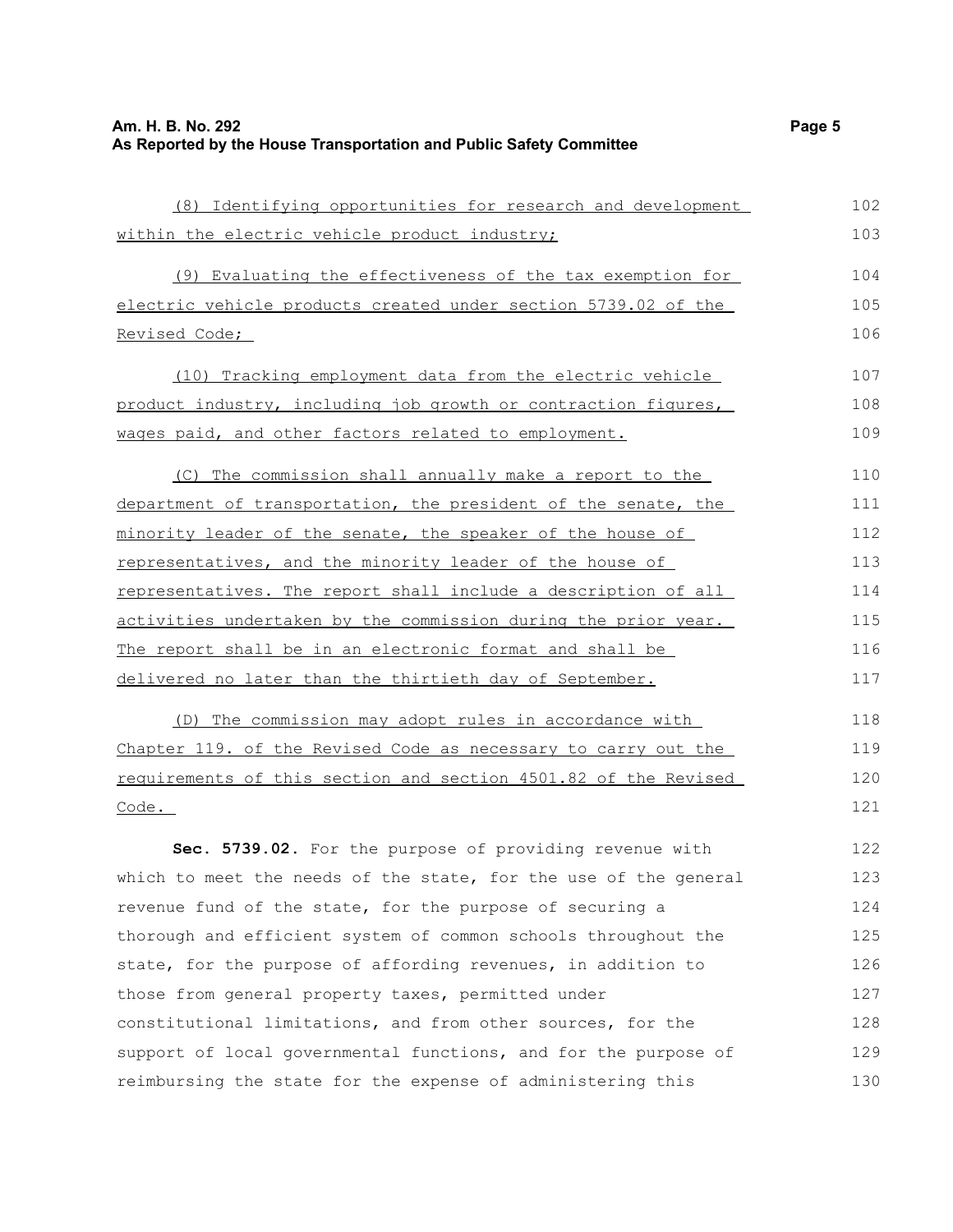# **Am. H. B. No. 292** Page 6 **As Reported by the House Transportation and Public Safety Committee**

chapter, an excise tax is hereby levied on each retail sale made in this state. 131 132

(A)(1) The tax shall be collected as provided in section 5739.025 of the Revised Code. The rate of the tax shall be five and three-fourths per cent. The tax applies and is collectible when the sale is made, regardless of the time when the price is paid or delivered. 133 134 135 136 137

(2) In the case of the lease or rental, with a fixed term of more than thirty days or an indefinite term with a minimum period of more than thirty days, of any motor vehicles designed by the manufacturer to carry a load of not more than one ton, watercraft, outboard motor, or aircraft, or of any tangible personal property, other than motor vehicles designed by the manufacturer to carry a load of more than one ton, to be used by the lessee or renter primarily for business purposes, the tax shall be collected by the vendor at the time the lease or rental is consummated and shall be calculated by the vendor on the basis of the total amount to be paid by the lessee or renter under the lease agreement. If the total amount of the consideration for the lease or rental includes amounts that are not calculated at the time the lease or rental is executed, the tax shall be calculated and collected by the vendor at the time such amounts are billed to the lessee or renter. In the case of an open-end lease or rental, the tax shall be calculated by the vendor on the basis of the total amount to be paid during the initial fixed term of the lease or rental, and for each subsequent renewal period as it comes due. As used in this division, "motor vehicle" has the same meaning as in section 4501.01 of the Revised Code, and "watercraft" includes an outdrive unit attached to the watercraft. 138 139 140 141 142 143 144 145 146 147 148 149 150 151 152 153 154 155 156 157 158 159 160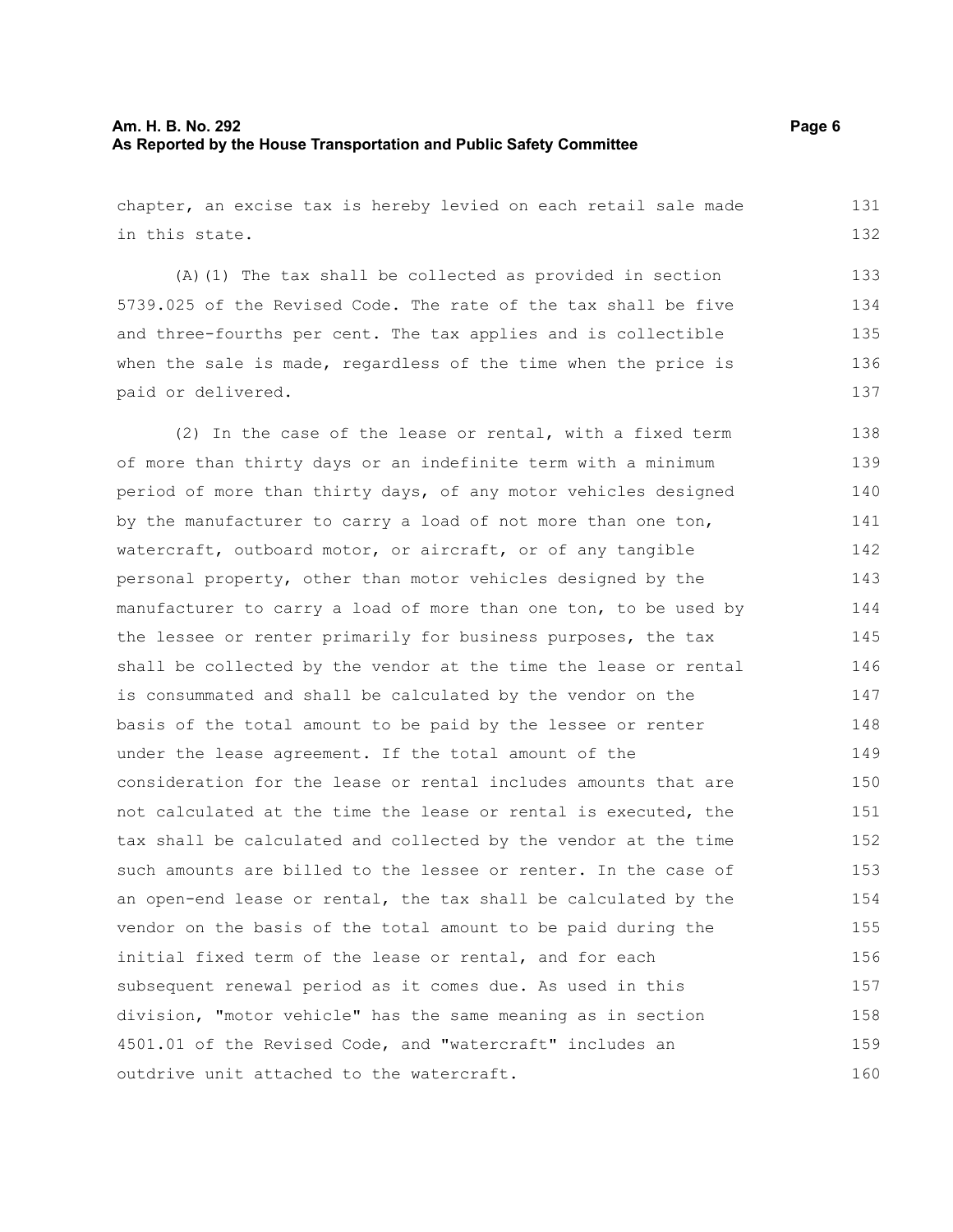# **Am. H. B. No. 292 Page 7 As Reported by the House Transportation and Public Safety Committee**

A lease with a renewal clause and a termination penalty or similar provision that applies if the renewal clause is not exercised is presumed to be a sham transaction. In such a case, the tax shall be calculated and paid on the basis of the entire length of the lease period, including any renewal periods, until the termination penalty or similar provision no longer applies. The taxpayer shall bear the burden, by a preponderance of the evidence, that the transaction or series of transactions is not a sham transaction. 161 162 163 164 165 166 167 168 169

(3) Except as provided in division (A)(2) of this section, in the case of a sale, the price of which consists in whole or in part of the lease or rental of tangible personal property, the tax shall be measured by the installments of that lease or rental. 170 171 172 173 174

(4) In the case of a sale of a physical fitness facility service or recreation and sports club service, the price of which consists in whole or in part of a membership for the receipt of the benefit of the service, the tax applicable to the sale shall be measured by the installments thereof. 175 176 177 178 179

(B) The tax does not apply to the following: 180

(1) Sales to the state or any of its political subdivisions, or to any other state or its political subdivisions if the laws of that state exempt from taxation sales made to this state and its political subdivisions; 181 182 183 184

(2) Sales of food for human consumption off the premises where sold; 185 186

(3) Sales of food sold to students only in a cafeteria, dormitory, fraternity, or sorority maintained in a private, public, or parochial school, college, or university; 187 188 189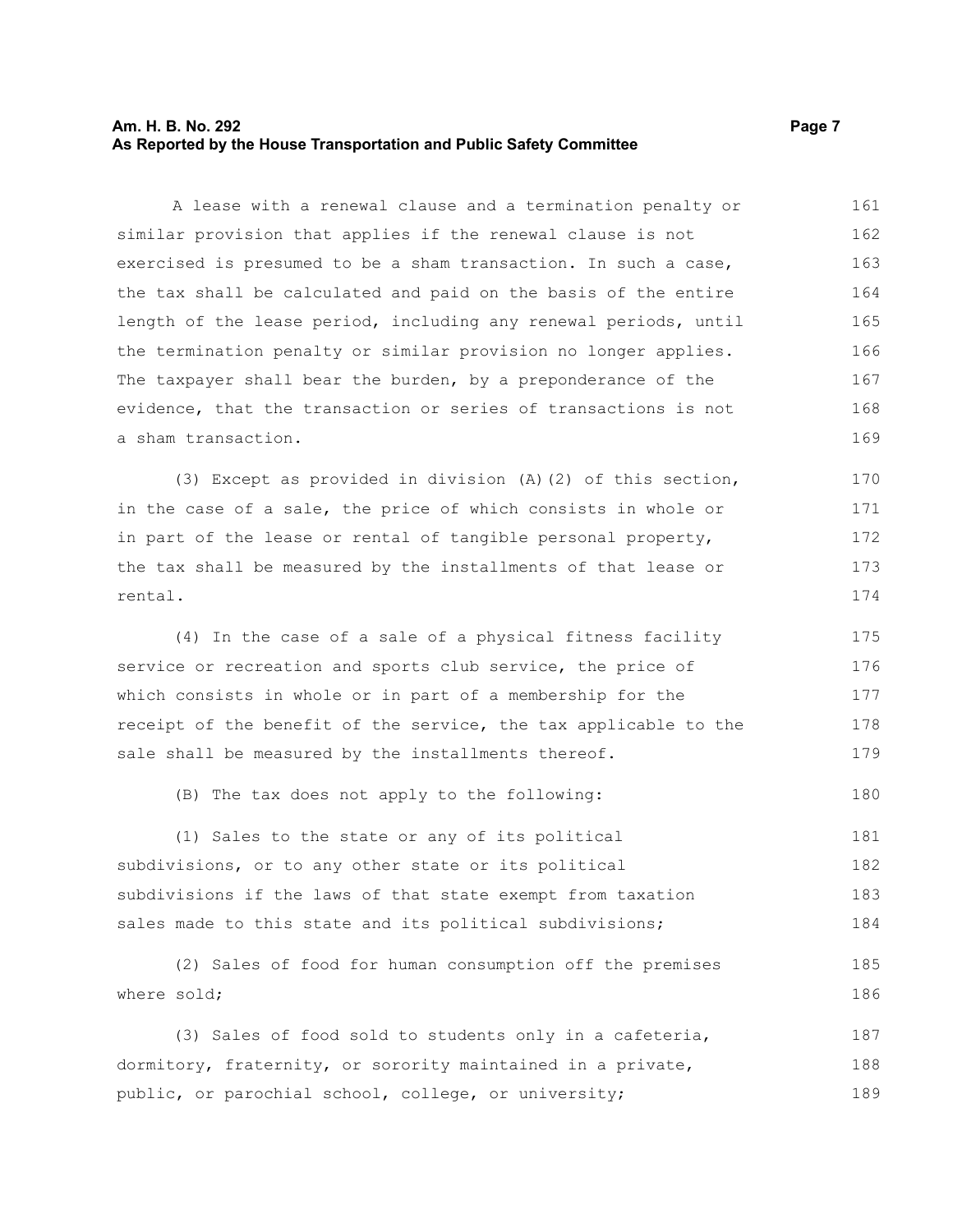#### **Am. H. B. No. 292 Page 8 As Reported by the House Transportation and Public Safety Committee**

(4) Sales of newspapers and sales or transfers of magazines distributed as controlled circulation publications; (5) The furnishing, preparing, or serving of meals without charge by an employer to an employee provided the employer records the meals as part compensation for services performed or work done; (6)(a) Sales of motor fuel upon receipt, use, distribution, or sale of which in this state a tax is imposed by the law of this state, but this exemption shall not apply to the sale of motor fuel on which a refund of the tax is allowable under division (A) of section 5735.14 of the Revised Code; and the tax commissioner may deduct the amount of tax levied by this section applicable to the price of motor fuel when granting a refund of motor fuel tax pursuant to division (A) of section 5735.14 of the Revised Code and shall cause the amount deducted to be paid into the general revenue fund of this state; (b) Sales of motor fuel other than that described in division (B)(6)(a) of this section and used for powering a refrigeration unit on a vehicle other than one used primarily to provide comfort to the operator or occupants of the vehicle. (7) Sales of natural gas by a natural gas company or municipal gas utility, of water by a water-works company, or of steam by a heating company, if in each case the thing sold is delivered to consumers through pipes or conduits, and all sales of communications services by a telegraph company, all terms as defined in section 5727.01 of the Revised Code, and sales of electricity delivered through wires; 190 191 192 193 194 195 196 197 198 199 200 201 202 203 204 205 206 207 208 209 210 211 212 213 214 215 216

(8) Casual sales by a person, or auctioneer employed directly by the person to conduct such sales, except as to such 217 218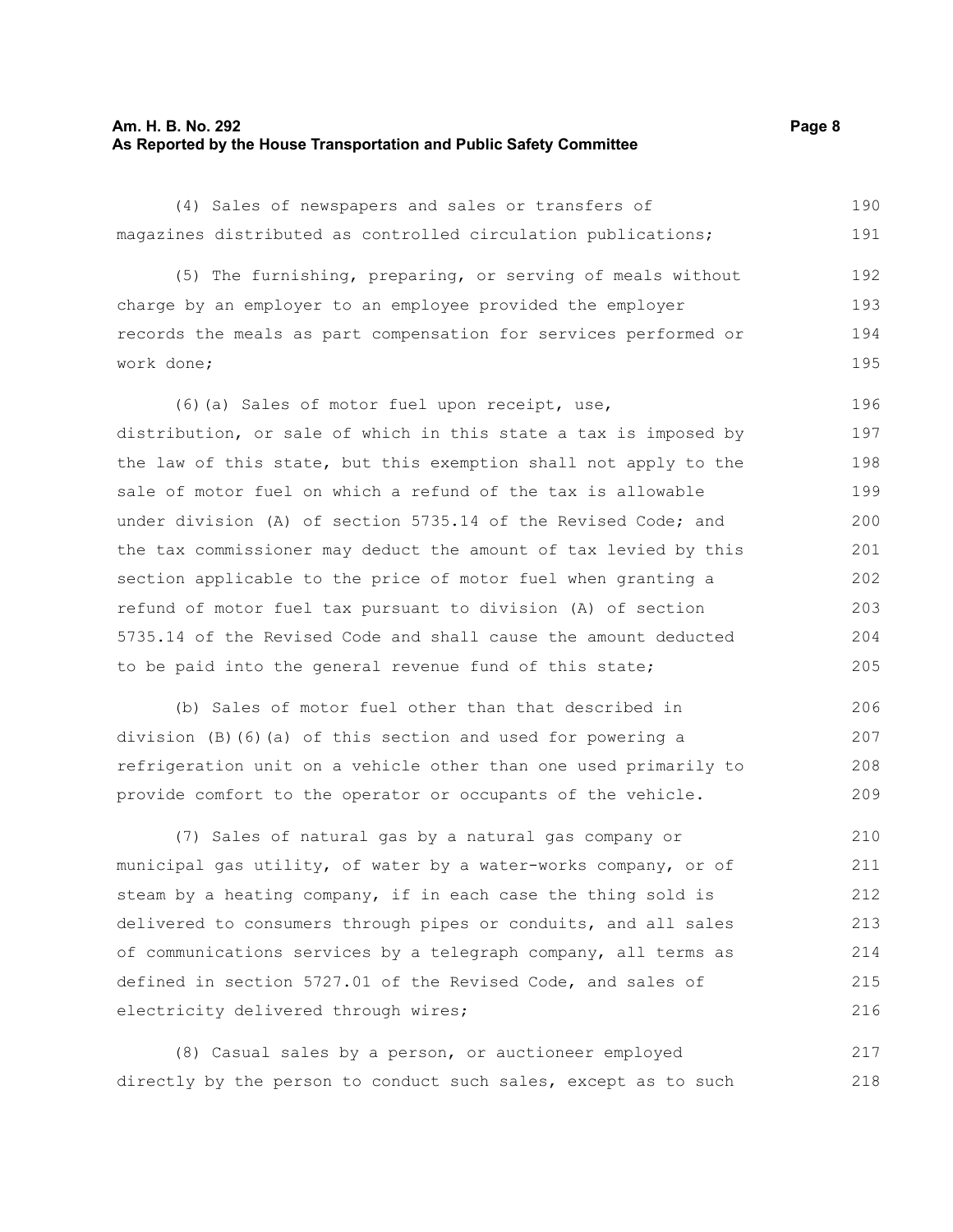#### **Am. H. B. No. 292 Page 9 As Reported by the House Transportation and Public Safety Committee**

sales of motor vehicles, watercraft or outboard motors required to be titled under section 1548.06 of the Revised Code, watercraft documented with the United States coast guard, snowmobiles, and all-purpose vehicles as defined in section 4519.01 of the Revised Code; 219 220 221 222 223

(9)(a) Sales of services or tangible personal property, other than motor vehicles, mobile homes, and manufactured homes, by churches, organizations exempt from taxation under section 501(c)(3) of the Internal Revenue Code of 1986, or nonprofit organizations operated exclusively for charitable purposes as defined in division (B)(12) of this section, provided that the number of days on which such tangible personal property or services, other than items never subject to the tax, are sold does not exceed six in any calendar year, except as otherwise provided in division (B)(9)(b) of this section. If the number of days on which such sales are made exceeds six in any calendar year, the church or organization shall be considered to be engaged in business and all subsequent sales by it shall be subject to the tax. In counting the number of days, all sales by groups within a church or within an organization shall be considered to be sales of that church or organization. 224 225 226 227 228 229 230 231 232 233 234 235 236 237 238 239

(b) The limitation on the number of days on which taxexempt sales may be made by a church or organization under division (B)(9)(a) of this section does not apply to sales made by student clubs and other groups of students of a primary or secondary school, or a parent-teacher association, booster group, or similar organization that raises money to support or fund curricular or extracurricular activities of a primary or secondary school. 240 241 242 243 244 245 246 247

(c) Divisions (B)(9)(a) and (b) of this section do not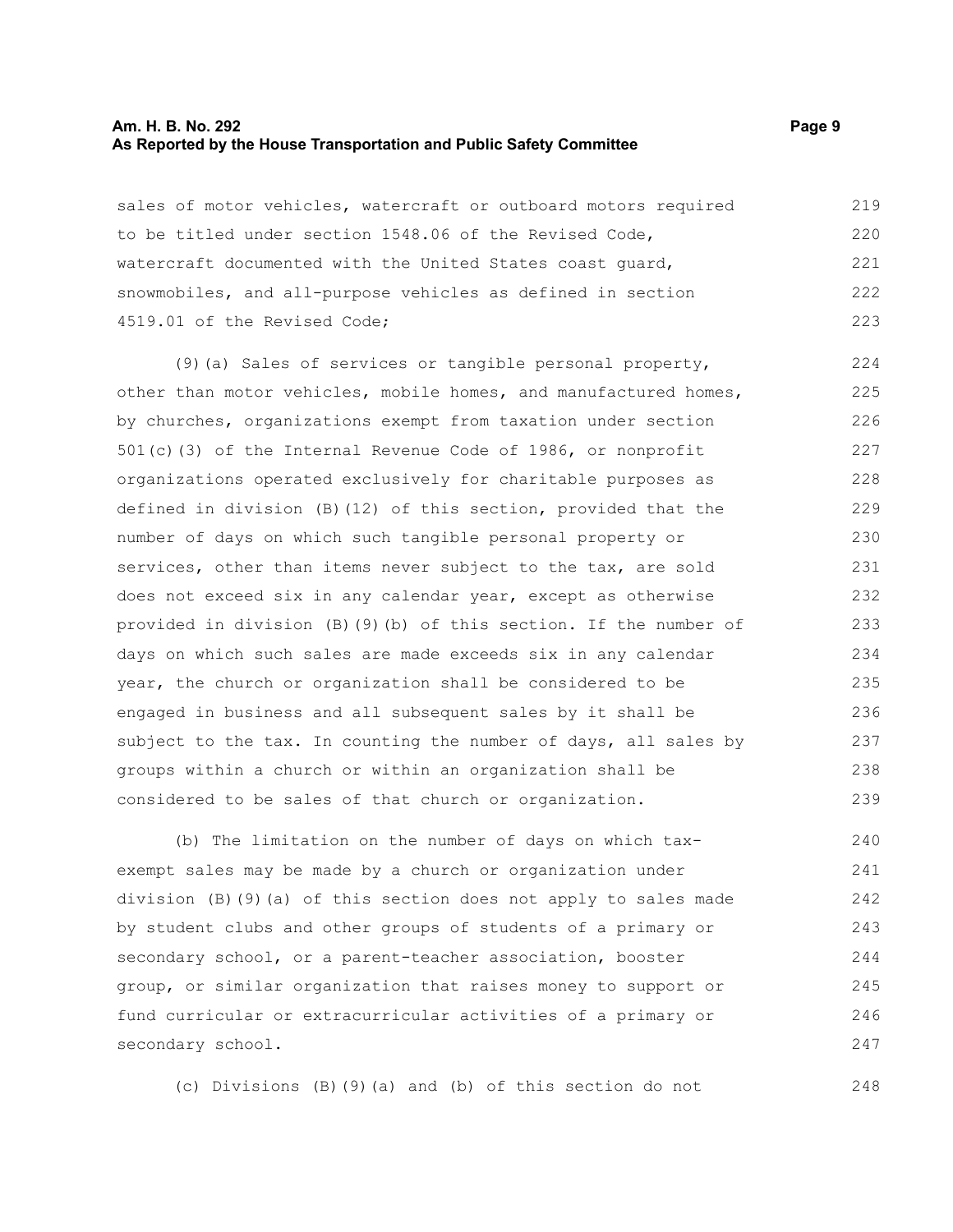apply to sales by a noncommercial educational radio or television broadcasting station. 249 250

(10) Sales not within the taxing power of this state under the Constitution or laws of the United States or the Constitution of this state; 251

(11) Except for transactions that are sales under division (B)(3)(r) of section 5739.01 of the Revised Code, the transportation of persons or property, unless the transportation is by a private investigation and security service; 254 255 256 257

(12) Sales of tangible personal property or services to churches, to organizations exempt from taxation under section 501(c)(3) of the Internal Revenue Code of 1986, and to any other nonprofit organizations operated exclusively for charitable purposes in this state, no part of the net income of which inures to the benefit of any private shareholder or individual, and no substantial part of the activities of which consists of carrying on propaganda or otherwise attempting to influence legislation; sales to offices administering one or more homes for the aged or one or more hospital facilities exempt under section 140.08 of the Revised Code; and sales to organizations described in division (D) of section 5709.12 of the Revised Code. 258 259 260 261 262 263 264 265 266 267 268 269 270

"Charitable purposes" means the relief of poverty; the improvement of health through the alleviation of illness, disease, or injury; the operation of an organization exclusively for the provision of professional, laundry, printing, and purchasing services to hospitals or charitable institutions; the operation of a home for the aged, as defined in section 5701.13 of the Revised Code; the operation of a radio or television broadcasting station that is licensed by the federal 271 272 273 274 275 276 277 278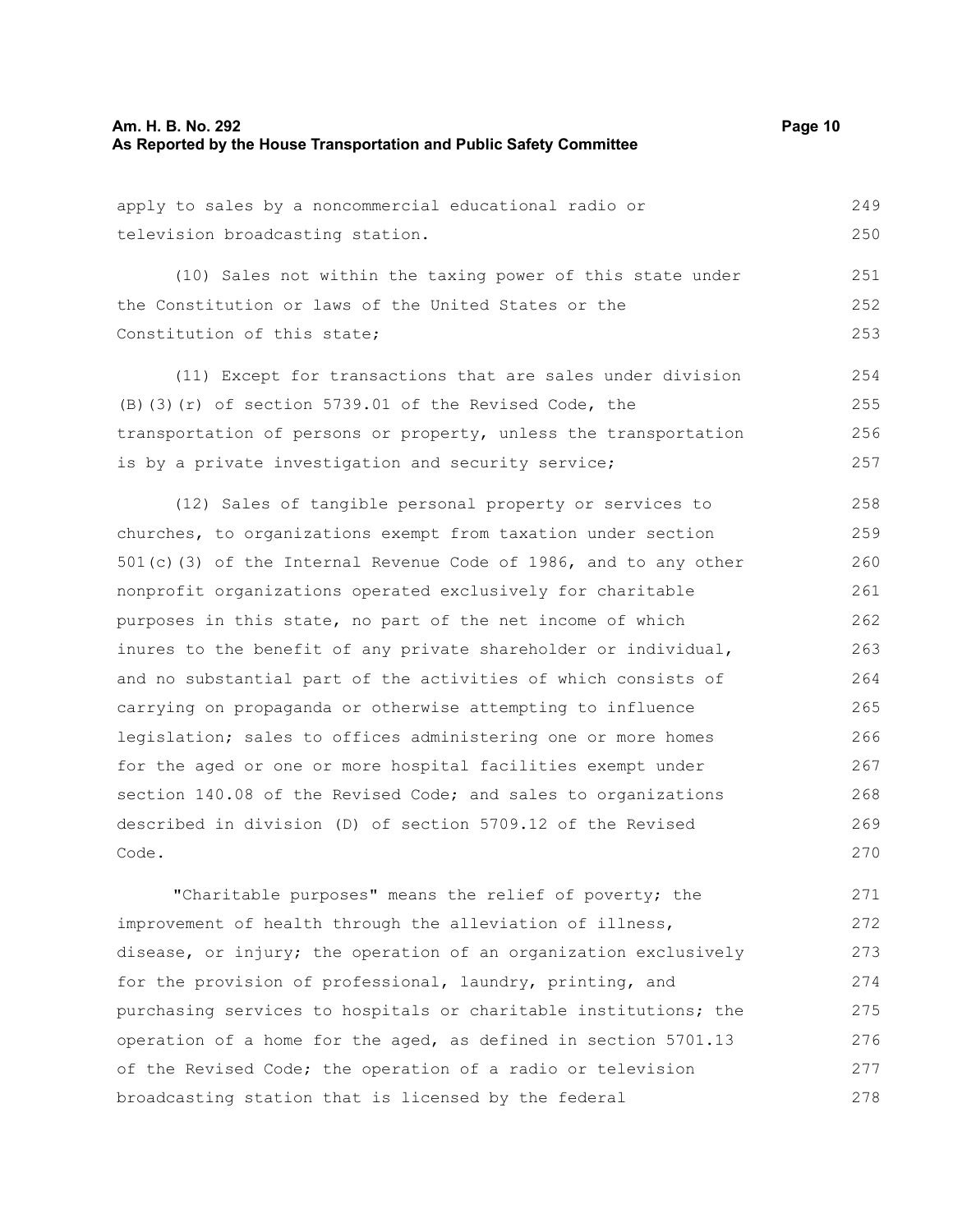### **Am. H. B. No. 292 Page 11 As Reported by the House Transportation and Public Safety Committee**

communications commission as a noncommercial educational radio or television station; the operation of a nonprofit animal adoption service or a county humane society; the promotion of education by an institution of learning that maintains a faculty of qualified instructors, teaches regular continuous courses of study, and confers a recognized diploma upon completion of a specific curriculum; the operation of a parent-teacher association, booster group, or similar organization primarily engaged in the promotion and support of the curricular or extracurricular activities of a primary or secondary school; the operation of a community or area center in which presentations in music, dramatics, the arts, and related fields are made in order to foster public interest and education therein; the production of performances in music, dramatics, and the arts; or the promotion of education by an organization engaged in carrying on research in, or the dissemination of, scientific and technological knowledge and information primarily for the public. 279 280 281 282 283 284 285 286 287 288 289 290 291 292 293 294 295 296

Nothing in this division shall be deemed to exempt sales to any organization for use in the operation or carrying on of a trade or business, or sales to a home for the aged for use in the operation of independent living facilities as defined in division (A) of section 5709.12 of the Revised Code. 297 298 299 300 301

(13) Building and construction materials and services sold to construction contractors for incorporation into a structure or improvement to real property under a construction contract with this state or a political subdivision of this state, or with the United States government or any of its agencies; building and construction materials and services sold to construction contractors for incorporation into a structure or improvement to real property that are accepted for ownership by 302 303 304 305 306 307 308 309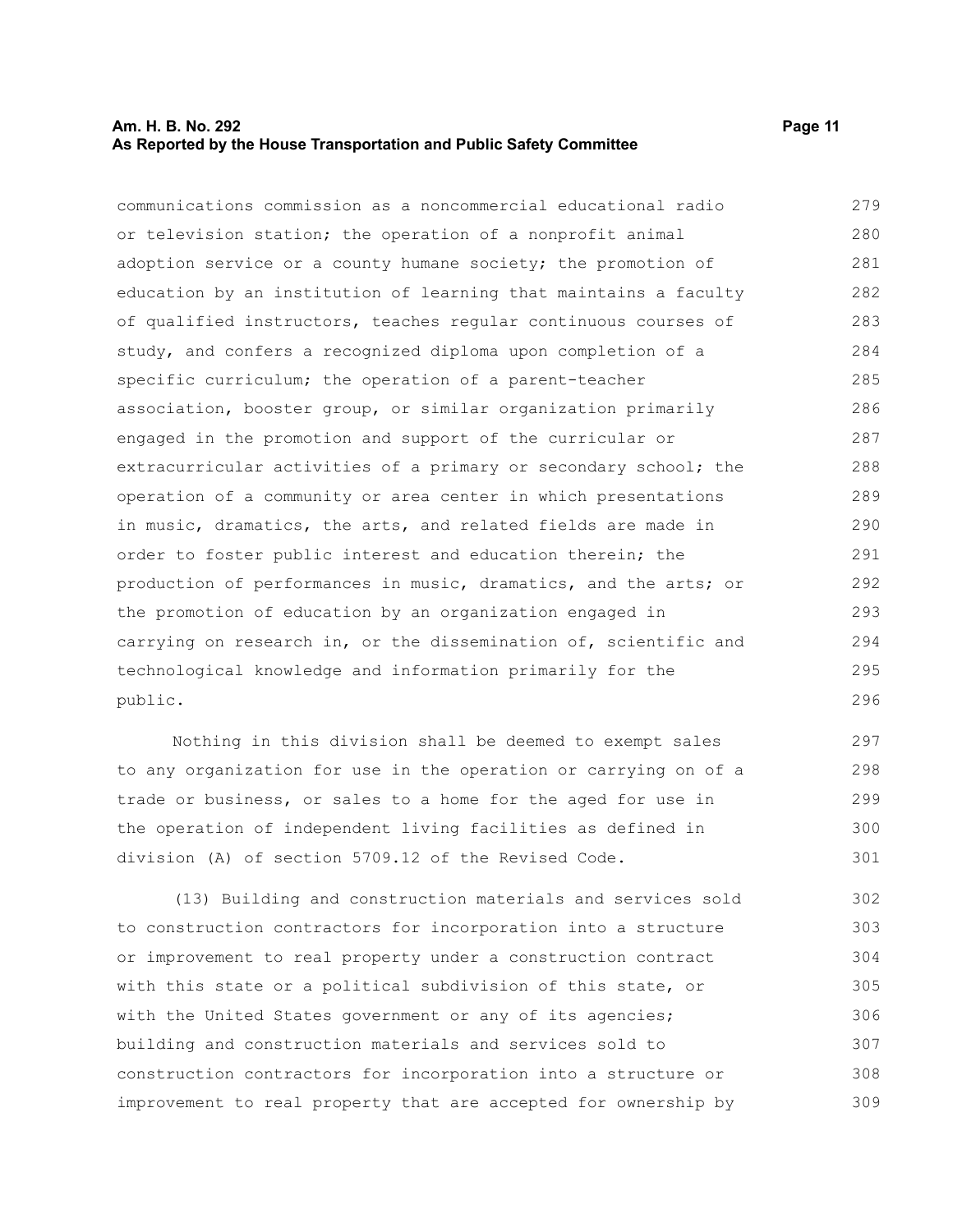#### **Am. H. B. No. 292 Page 12 As Reported by the House Transportation and Public Safety Committee**

this state or any of its political subdivisions, or by the United States government or any of its agencies at the time of completion of the structures or improvements; building and construction materials sold to construction contractors for incorporation into a horticulture structure or livestock structure for a person engaged in the business of horticulture or producing livestock; building materials and services sold to a construction contractor for incorporation into a house of public worship or religious education, or a building used exclusively for charitable purposes under a construction contract with an organization whose purpose is as described in division (B)(12) of this section; building materials and services sold to a construction contractor for incorporation into a building under a construction contract with an organization exempt from taxation under section 501(c)(3) of the Internal Revenue Code of 1986 when the building is to be used exclusively for the organization's exempt purposes; building and construction materials sold for incorporation into the original construction of a sports facility under section 307.696 of the Revised Code; building and construction materials and services sold to a construction contractor for incorporation into real property outside this state if such materials and services, when sold to a construction contractor in the state in which the real property is located for incorporation into real property in that state, would be exempt from a tax on sales levied by that state; building and construction materials for incorporation into a transportation facility pursuant to a public-private agreement entered into under sections 5501.70 to 5501.83 of the Revised Code; and, until one calendar year after the construction of a convention center that qualifies for property tax exemption 310 311 312 313 314 315 316 317 318 319 320 321 322 323 324 325 326 327 328 329 330 331 332 333 334 335 336 337 338 339

under section 5709.084 of the Revised Code is completed,

building and construction materials and services sold to a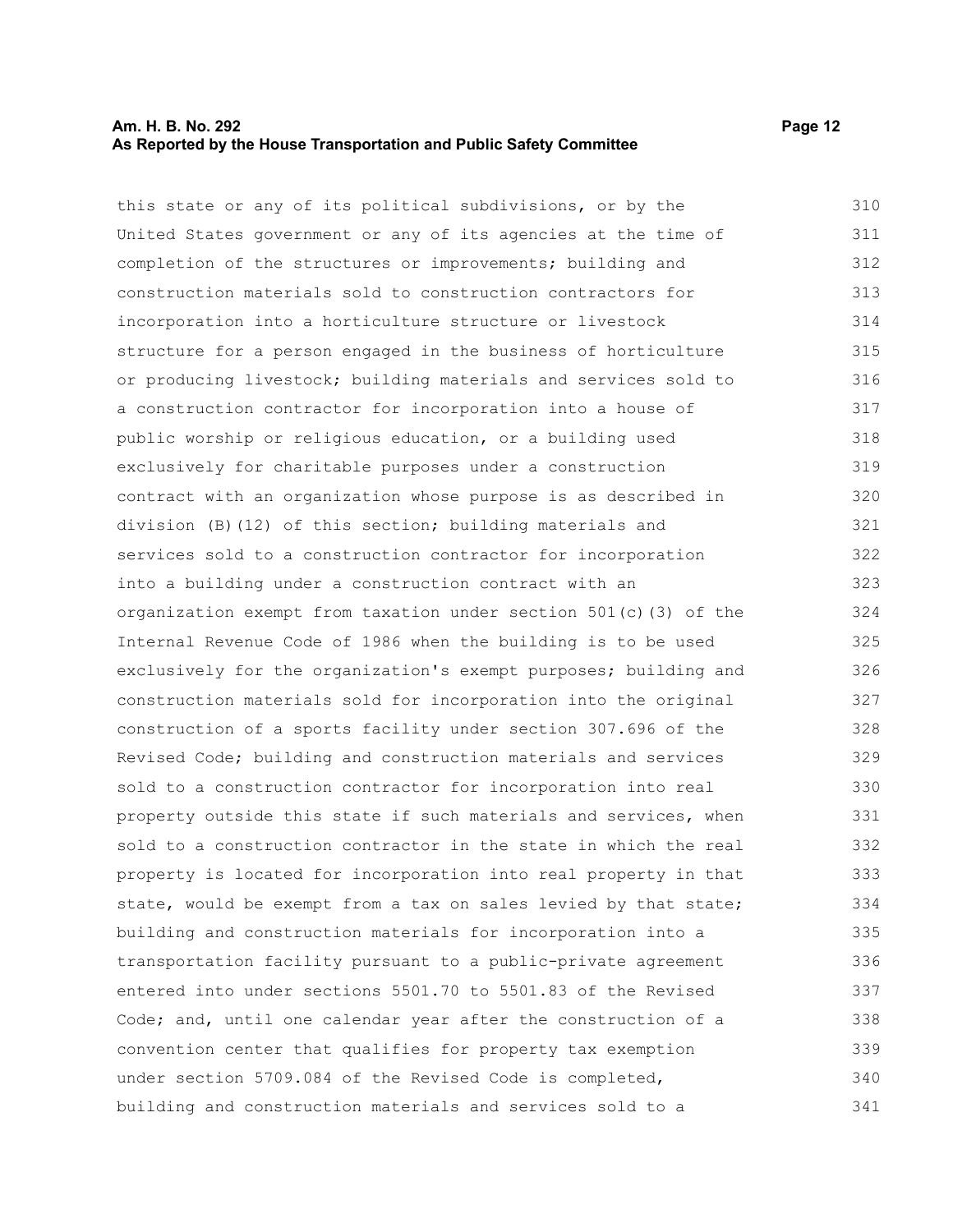construction contractor for incorporation into the real property comprising that convention center;

(14) Sales of ships or vessels or rail rolling stock used or to be used principally in interstate or foreign commerce, and repairs, alterations, fuel, and lubricants for such ships or vessels or rail rolling stock; 344 345 346 347

(15) Sales to persons primarily engaged in any of the activities mentioned in division  $(B)$  (42)(a), (g), or (h) of this section, to persons engaged in making retail sales, or to persons who purchase for sale from a manufacturer tangible personal property that was produced by the manufacturer in accordance with specific designs provided by the purchaser, of packages, including material, labels, and parts for packages, and of machinery, equipment, and material for use primarily in packaging tangible personal property produced for sale, including any machinery, equipment, and supplies used to make labels or packages, to prepare packages or products for labeling, or to label packages or products, by or on the order of the person doing the packaging, or sold at retail. "Packages" includes bags, baskets, cartons, crates, boxes, cans, bottles, bindings, wrappings, and other similar devices and containers, but does not include motor vehicles or bulk tanks, trailers, or similar devices attached to motor vehicles. "Packaging" means placing in a package. Division (B)(15) of this section does not apply to persons engaged in highway transportation for hire. 348 349 350 351 352 353 354 355 356 357 358 359 360 361 362 363 364 365 366

(16) Sales of food to persons using supplemental nutrition assistance program benefits to purchase the food. As used in this division, "food" has the same meaning as in 7 U.S.C. 2012 and federal regulations adopted pursuant to the Food and Nutrition Act of 2008. 367 368 369 370 371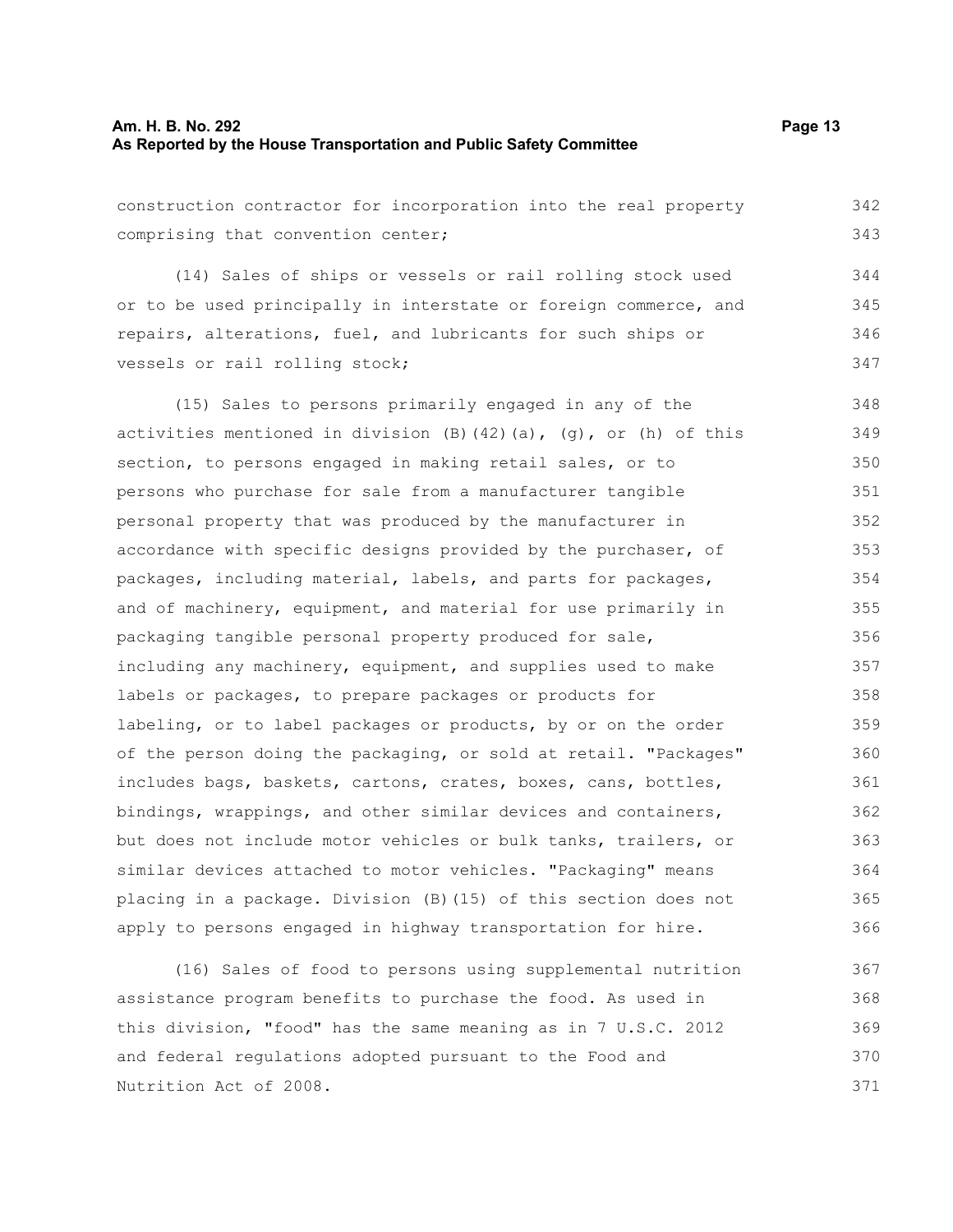# **Am. H. B. No. 292 Page 14 As Reported by the House Transportation and Public Safety Committee**

(17) Sales to persons engaged in farming, agriculture, horticulture, or floriculture, of tangible personal property for use or consumption primarily in the production by farming, agriculture, horticulture, or floriculture of other tangible personal property for use or consumption primarily in the production of tangible personal property for sale by farming, agriculture, horticulture, or floriculture; or material and parts for incorporation into any such tangible personal property for use or consumption in production; and of tangible personal property for such use or consumption in the conditioning or holding of products produced by and for such use, consumption, or sale by persons engaged in farming, agriculture, horticulture, or floriculture, except where such property is incorporated into real property; 372 373 374 375 376 377 378 379 380 381 382 383 384 385

(18) Sales of drugs for a human being that may be dispensed only pursuant to a prescription; insulin as recognized in the official United States pharmacopoeia; urine and blood testing materials when used by diabetics or persons with hypoglycemia to test for glucose or acetone; hypodermic syringes and needles when used by diabetics for insulin injections; epoetin alfa when purchased for use in the treatment of persons with medical disease; hospital beds when purchased by hospitals, nursing homes, or other medical facilities; and medical oxygen and medical oxygen-dispensing equipment when purchased by hospitals, nursing homes, or other medical facilities; 386 387 388 389 390 391 392 393 394 395 396

(19) Sales of prosthetic devices, durable medical equipment for home use, or mobility enhancing equipment, when made pursuant to a prescription and when such devices or equipment are for use by a human being. 397 398 399 400

(20) Sales of emergency and fire protection vehicles and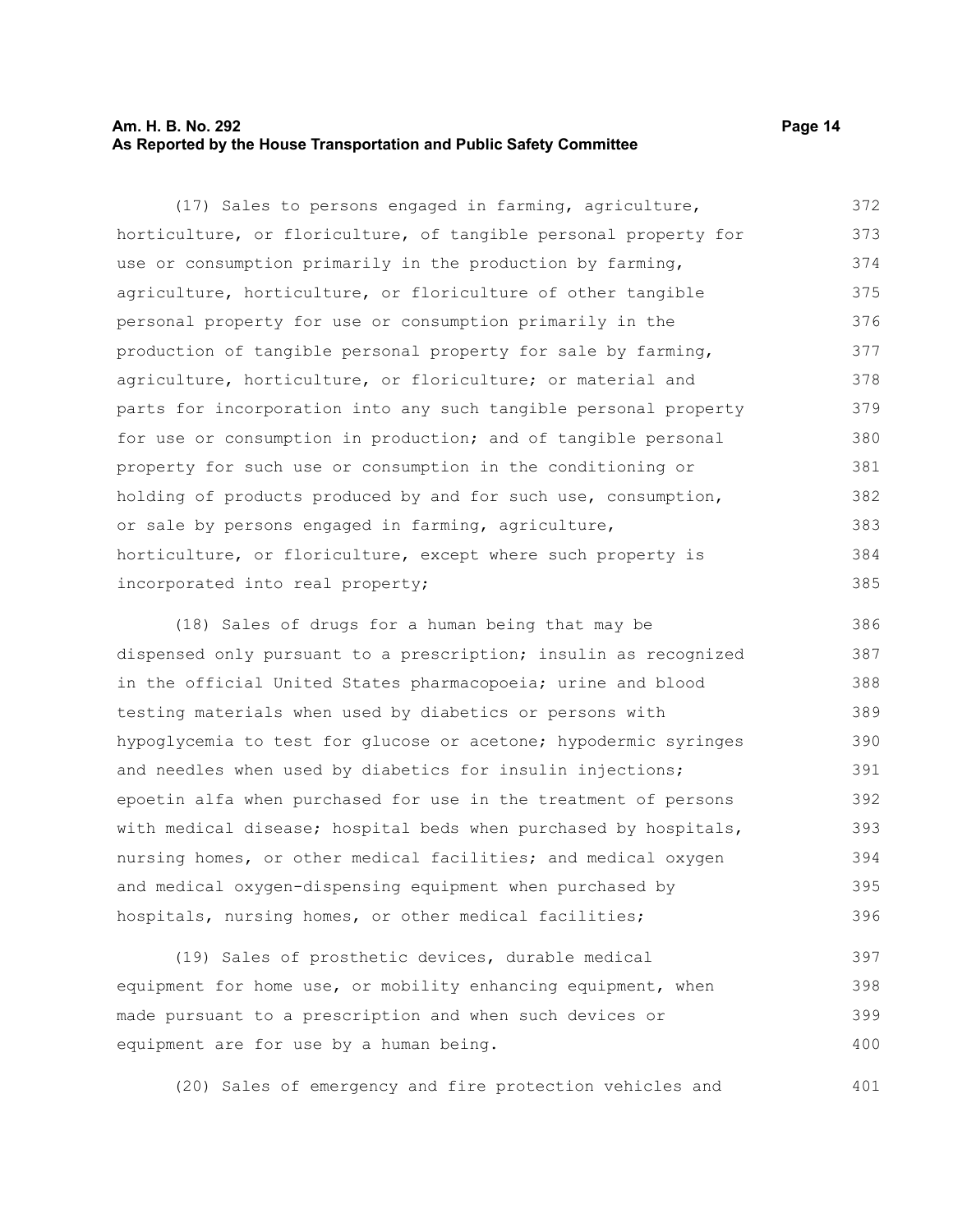#### **Am. H. B. No. 292 Page 15 As Reported by the House Transportation and Public Safety Committee**

equipment to nonprofit organizations for use solely in providing fire protection and emergency services, including trauma care and emergency medical services, for political subdivisions of the state; 402 403 404 405

(21) Sales of tangible personal property manufactured in this state, if sold by the manufacturer in this state to a retailer for use in the retail business of the retailer outside of this state and if possession is taken from the manufacturer by the purchaser within this state for the sole purpose of immediately removing the same from this state in a vehicle owned by the purchaser; 406 407 408 409 410 411 412

(22) Sales of services provided by the state or any of its political subdivisions, agencies, instrumentalities, institutions, or authorities, or by governmental entities of the state or any of its political subdivisions, agencies, instrumentalities, institutions, or authorities; 413 414 415 416 417

(23) Sales of motor vehicles to nonresidents of this state under the circumstances described in division (B) of section 5739.029 of the Revised Code;

(24) Sales to persons engaged in the preparation of eggs for sale of tangible personal property used or consumed directly in such preparation, including such tangible personal property used for cleaning, sanitizing, preserving, grading, sorting, and classifying by size; packages, including material and parts for packages, and machinery, equipment, and material for use in packaging eggs for sale; and handling and transportation equipment and parts therefor, except motor vehicles licensed to operate on public highways, used in intraplant or interplant transfers or shipment of eggs in the process of preparation for sale, when the plant or plants within or between which such 421 422 423 424 425 426 427 428 429 430 431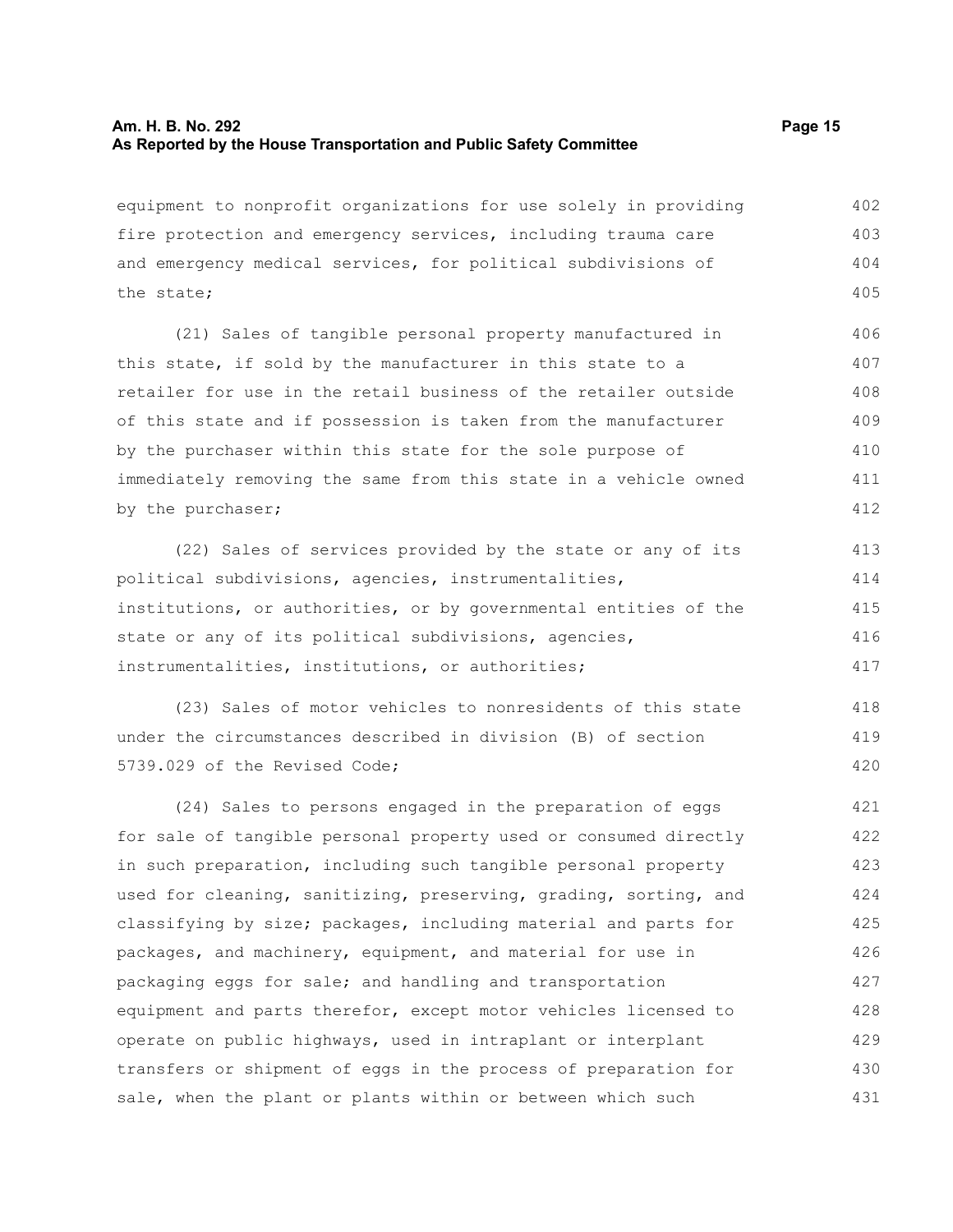#### **Am. H. B. No. 292 Page 16 As Reported by the House Transportation and Public Safety Committee**

transfers or shipments occur are operated by the same person. "Packages" includes containers, cases, baskets, flats, fillers, filler flats, cartons, closure materials, labels, and labeling materials, and "packaging" means placing therein. 432 433 434 435

(25)(a) Sales of water to a consumer for residential use; 436

(b) Sales of water by a nonprofit corporation engaged exclusively in the treatment, distribution, and sale of water to consumers, if such water is delivered to consumers through pipes or tubing. 437 438 439 440

(26) Fees charged for inspection or reinspection of motor vehicles under section 3704.14 of the Revised Code; 441 442

(27) Sales to persons licensed to conduct a food service operation pursuant to section 3717.43 of the Revised Code, of tangible personal property primarily used directly for the following: 443 444 445 446

(a) To prepare food for human consumption for sale;

(b) To preserve food that has been or will be prepared for human consumption for sale by the food service operator, not including tangible personal property used to display food for selection by the consumer; 448 449 450 451

(c) To clean tangible personal property used to prepare or serve food for human consumption for sale. 452 453

(28) Sales of animals by nonprofit animal adoption services or county humane societies; 454 455

(29) Sales of services to a corporation described in division (A) of section 5709.72 of the Revised Code, and sales of tangible personal property that qualifies for exemption from taxation under section 5709.72 of the Revised Code; 456 457 458 459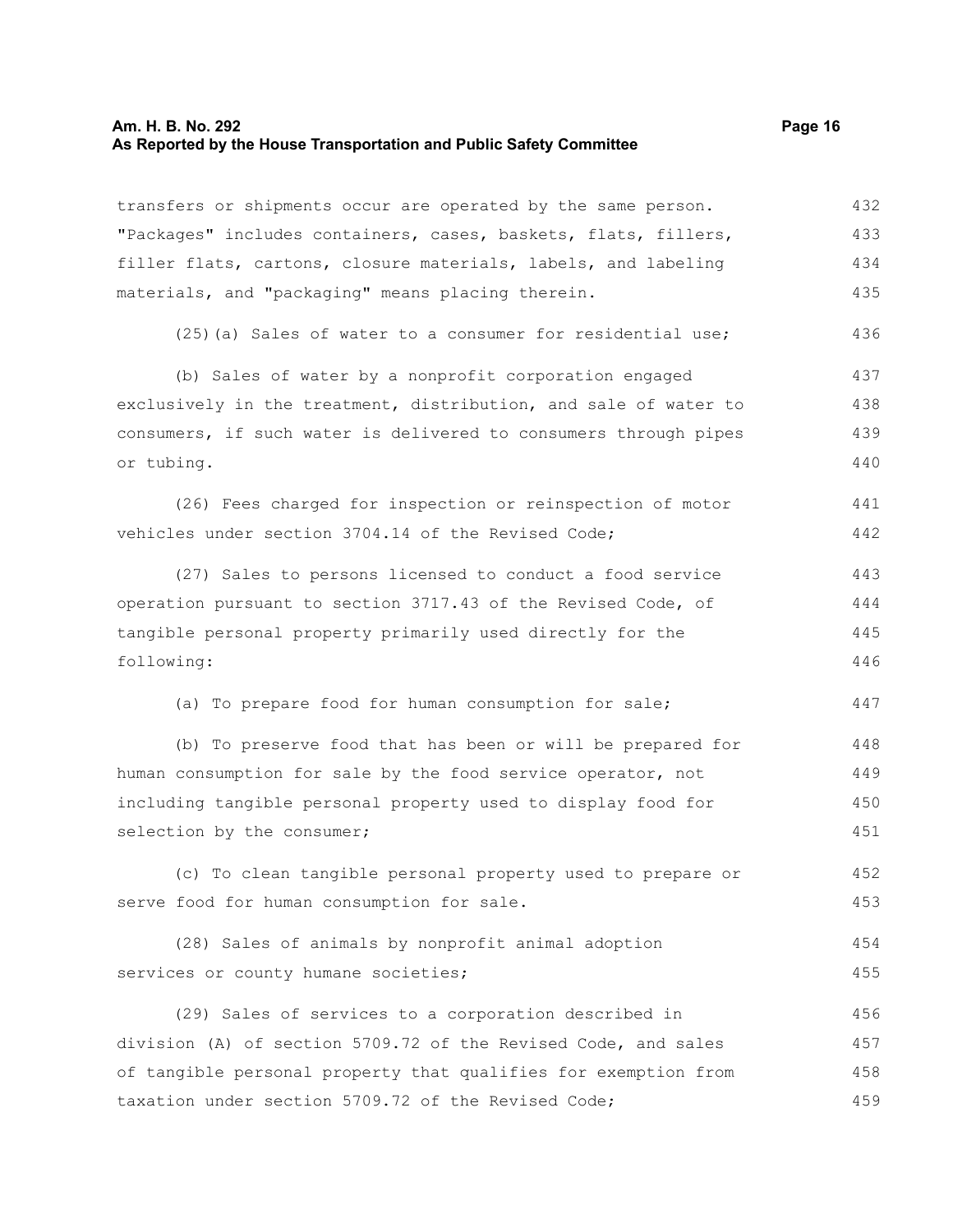(30) Sales and installation of agricultural land tile, as defined in division (B)(5)(a) of section 5739.01 of the Revised Code; 460 461 462

(31) Sales and erection or installation of portable grain bins, as defined in division (B)(5)(b) of section 5739.01 of the Revised Code; 463 464 465

(32) The sale, lease, repair, and maintenance of, parts for, or items attached to or incorporated in, motor vehicles that are primarily used for transporting tangible personal property belonging to others by a person engaged in highway transportation for hire, except for packages and packaging used for the transportation of tangible personal property; 466 467 468 469 470 471

(33) Sales to the state headquarters of any veterans' organization in this state that is either incorporated and issued a charter by the congress of the United States or is recognized by the United States veterans administration, for use by the headquarters; 472 473 474 475 476

(34) Sales to a telecommunications service vendor, mobile telecommunications service vendor, or satellite broadcasting service vendor of tangible personal property and services used directly and primarily in transmitting, receiving, switching, or recording any interactive, one- or two-way electromagnetic communications, including voice, image, data, and information, through the use of any medium, including, but not limited to, poles, wires, cables, switching equipment, computers, and record storage devices and media, and component parts for the tangible personal property. The exemption provided in this division shall be in lieu of all other exemptions under division (B)(42)(a) or (n) of this section to which the vendor may otherwise be entitled, based upon the use of the thing purchased in providing 477 478 479 480 481 482 483 484 485 486 487 488 489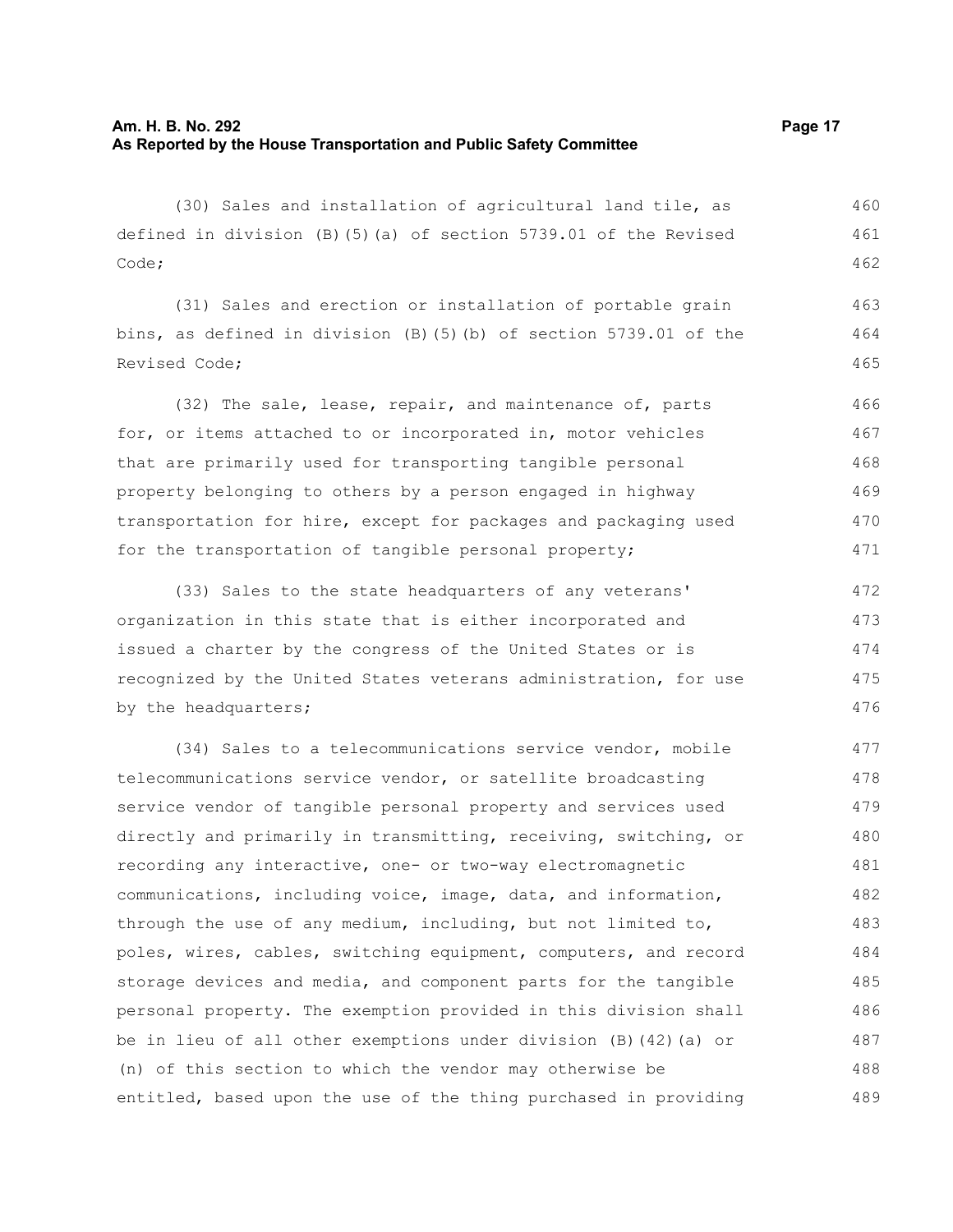# **Am. H. B. No. 292 Page 18 As Reported by the House Transportation and Public Safety Committee**

the telecommunications, mobile telecommunications, or satellite

broadcasting service. (35)(a) Sales where the purpose of the consumer is to use or consume the things transferred in making retail sales and consisting of newspaper inserts, catalogues, coupons, flyers, gift certificates, or other advertising material that prices and describes tangible personal property offered for retail sale. (b) Sales to direct marketing vendors of preliminary materials such as photographs, artwork, and typesetting that will be used in printing advertising material; and of printed matter that offers free merchandise or chances to win sweepstake prizes and that is mailed to potential customers with advertising material described in division (B)(35)(a) of this section; 492 493 494 495 496 497 498 499 500 501 502

(c) Sales of equipment such as telephones, computers, facsimile machines, and similar tangible personal property primarily used to accept orders for direct marketing retail sales. 504 505 506 507

(d) Sales of automatic food vending machines that preserve food with a shelf life of forty-five days or less by refrigeration and dispense it to the consumer.

For purposes of division (B)(35) of this section, "direct marketing" means the method of selling where consumers order tangible personal property by United States mail, delivery service, or telecommunication and the vendor delivers or ships the tangible personal property sold to the consumer from a warehouse, catalogue distribution center, or similar fulfillment facility by means of the United States mail, delivery service, or common carrier. 511 512 513 514 515 516 517 518

490 491

503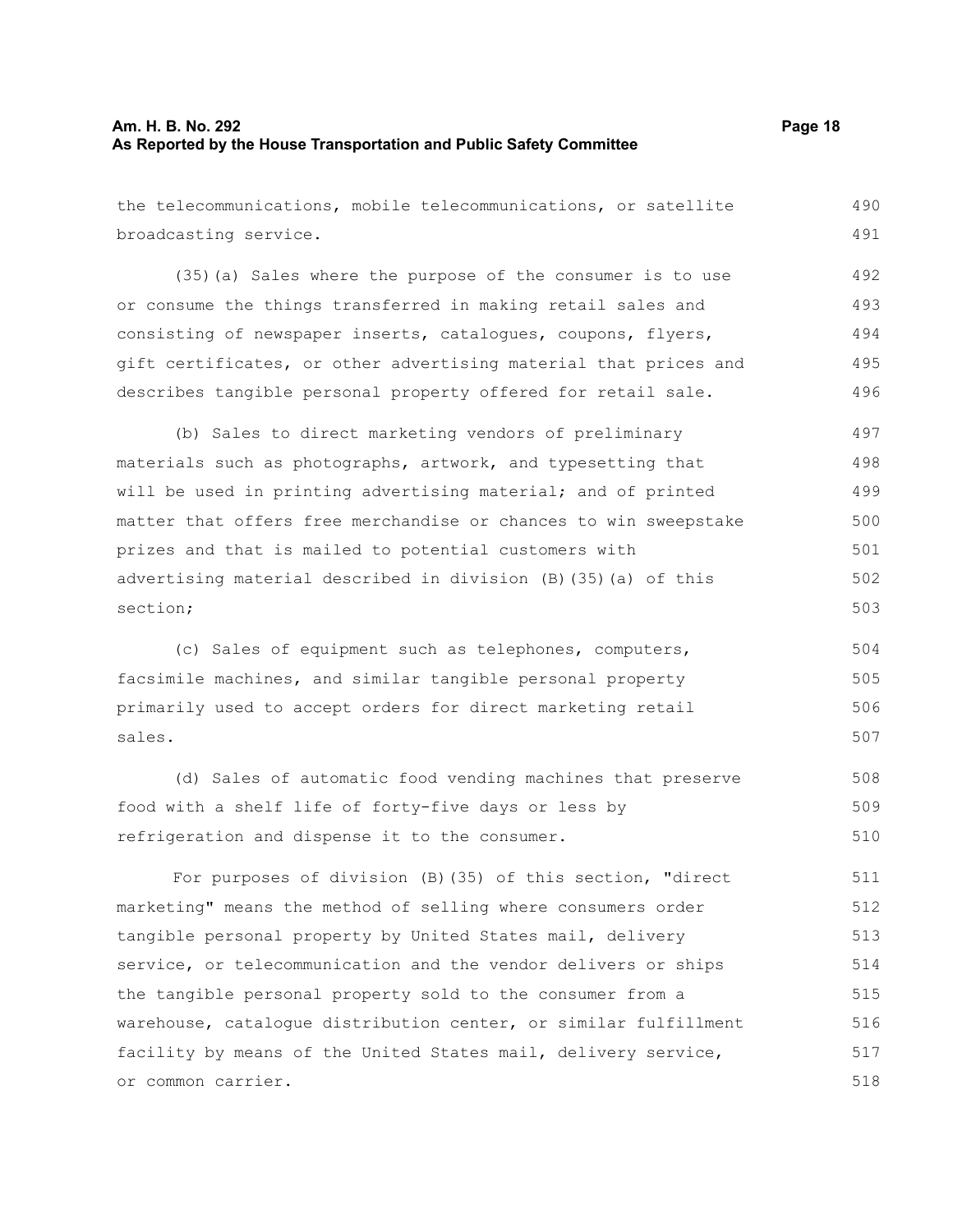# **Am. H. B. No. 292 Page 19 As Reported by the House Transportation and Public Safety Committee**

(36) Sales to a person engaged in the business of horticulture or producing livestock of materials to be incorporated into a horticulture structure or livestock structure; 519 520 521 522

(37) Sales of personal computers, computer monitors, computer keyboards, modems, and other peripheral computer equipment to an individual who is licensed or certified to teach in an elementary or a secondary school in this state for use by that individual in preparation for teaching elementary or secondary school students; 523 524 525 526 527 528

(38) Sales of tangible personal property that is not required to be registered or licensed under the laws of this state to a citizen of a foreign nation that is not a citizen of the United States, provided the property is delivered to a person in this state that is not a related member of the purchaser, is physically present in this state for the sole purpose of temporary storage and package consolidation, and is subsequently delivered to the purchaser at a delivery address in a foreign nation. As used in division (B)(38) of this section, "related member" has the same meaning as in section 5733.042 of the Revised Code, and "temporary storage" means the storage of tangible personal property for a period of not more than sixty days. 529 530 531 532 533 534 535 536 537 538 539 540 541

(39) Sales of used manufactured homes and used mobile homes, as defined in section 5739.0210 of the Revised Code, made on or after January 1, 2000;

(40) Sales of tangible personal property and services to a provider of electricity used or consumed directly and primarily in generating, transmitting, or distributing electricity for use by others, including property that is or is to be incorporated 545 546 547 548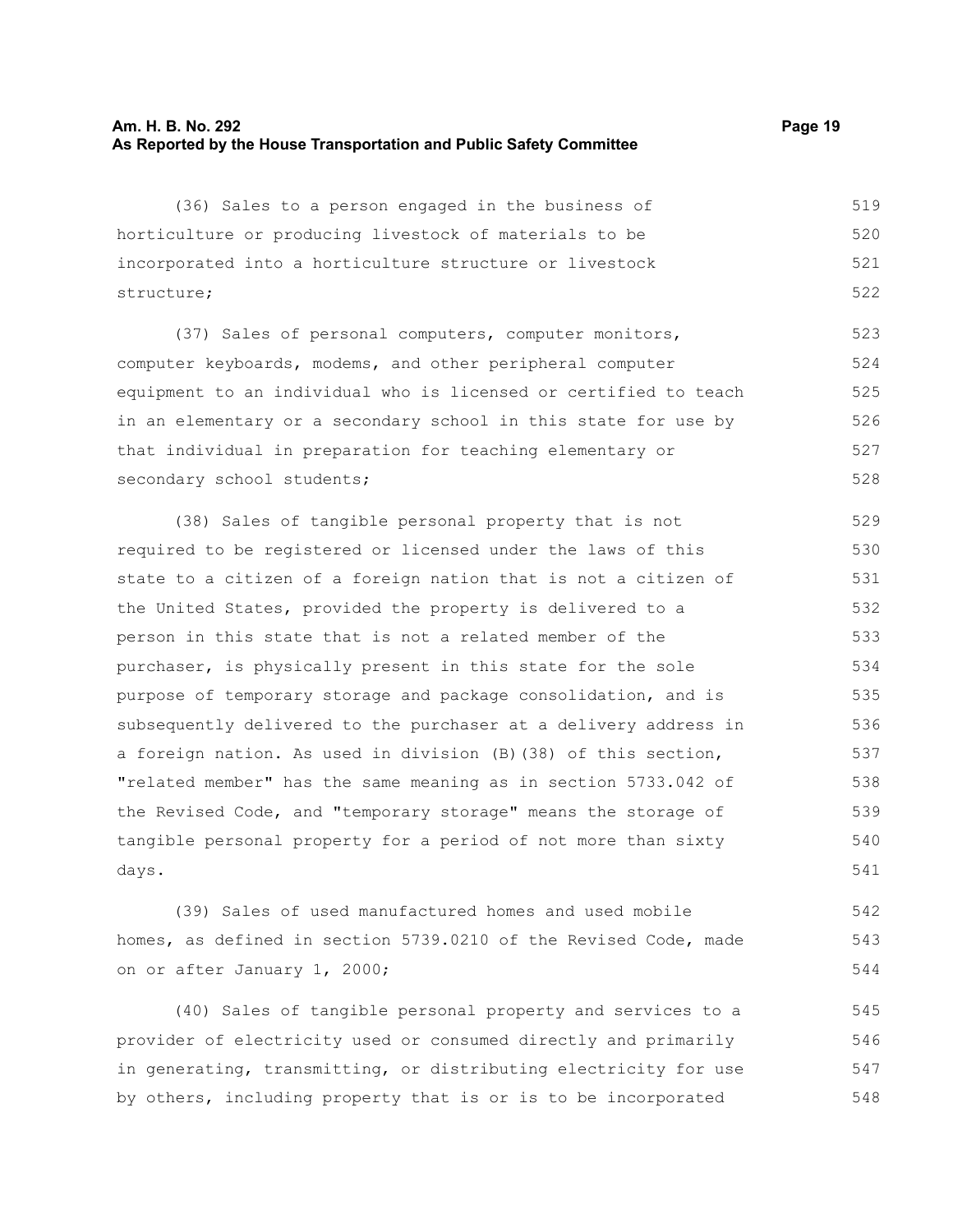# **Am. H. B. No. 292 Page 20 As Reported by the House Transportation and Public Safety Committee**

568 569

into and will become a part of the consumer's production, transmission, or distribution system and that retains its classification as tangible personal property after incorporation; fuel or power used in the production, transmission, or distribution of electricity; energy conversion equipment as defined in section 5727.01 of the Revised Code; and tangible personal property and services used in the repair and maintenance of the production, transmission, or distribution system, including only those motor vehicles as are specially designed and equipped for such use. The exemption provided in this division shall be in lieu of all other exemptions in division (B)(42)(a) or (n) of this section to which a provider of electricity may otherwise be entitled based on the use of the tangible personal property or service purchased in generating, transmitting, or distributing electricity. 549 550 551 552 553 554 555 556 557 558 559 560 561 562 563

(41) Sales to a person providing services under division (B)(3)(r) of section 5739.01 of the Revised Code of tangible personal property and services used directly and primarily in providing taxable services under that section. 564 565 566 567

(42) Sales where the purpose of the purchaser is to do any of the following:

(a) To incorporate the thing transferred as a material or a part into tangible personal property to be produced for sale by manufacturing, assembling, processing, or refining; or to use or consume the thing transferred directly in producing tangible personal property for sale by mining, including, without limitation, the extraction from the earth of all substances that are classed geologically as minerals, or directly in the rendition of a public utility service, except that the sales tax levied by this section shall be collected upon all meals, 570 571 572 573 574 575 576 577 578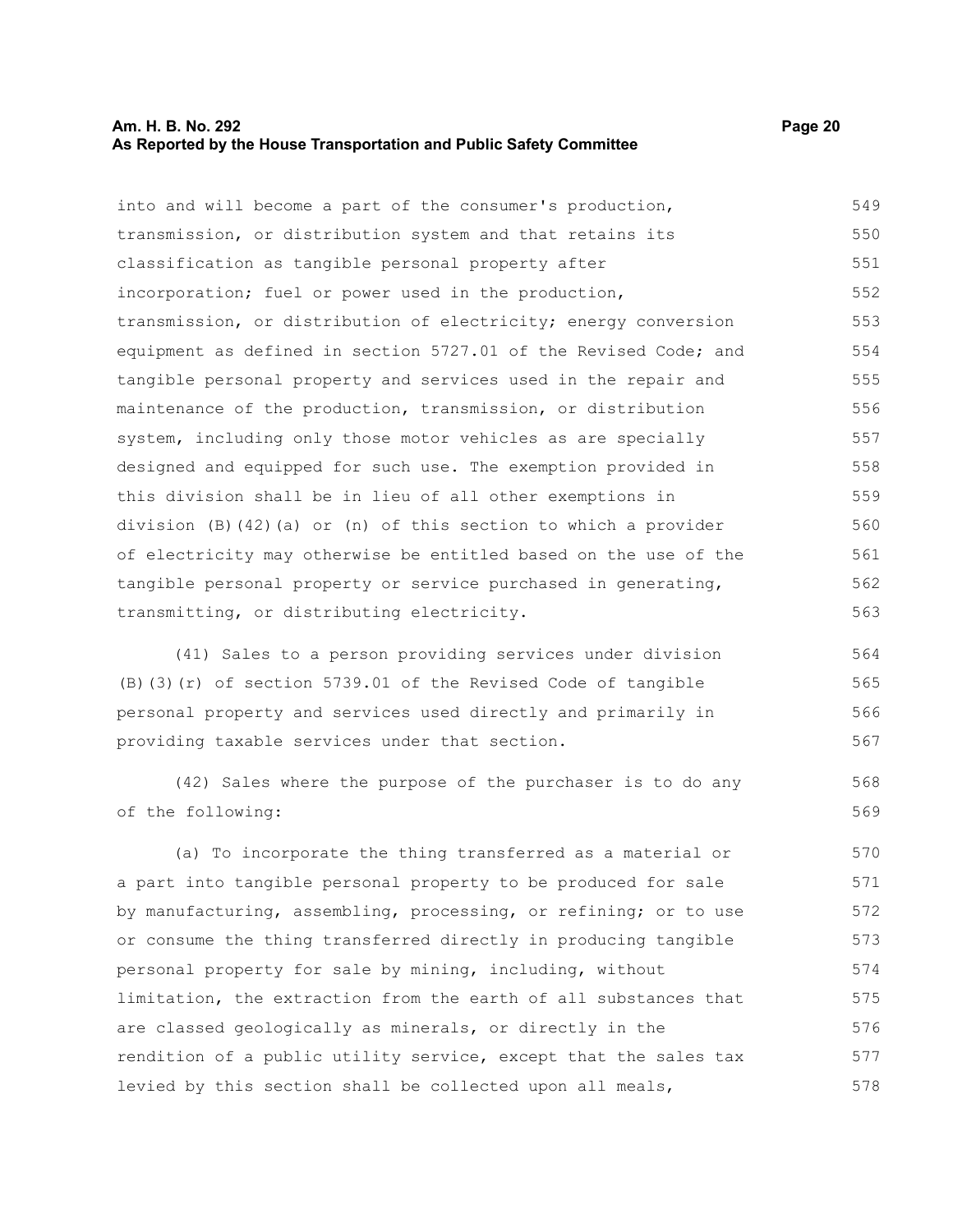#### **Am. H. B. No. 292 Page 21 As Reported by the House Transportation and Public Safety Committee**

drinks, and food for human consumption sold when transporting persons. This paragraph does not exempt from "retail sale" or "sales at retail" the sale of tangible personal property that is to be incorporated into a structure or improvement to real property. 579 580 581 582 583

(b) To hold the thing transferred as security for the performance of an obligation of the vendor; 584 585

(c) To resell, hold, use, or consume the thing transferred as evidence of a contract of insurance; 586 587

(d) To use or consume the thing directly in commercial fishing; 588 589

(e) To incorporate the thing transferred as a material or a part into, or to use or consume the thing transferred directly in the production of, magazines distributed as controlled circulation publications; 590 591 592 593

(f) To use or consume the thing transferred in the production and preparation in suitable condition for market and sale of printed, imprinted, overprinted, lithographic, multilithic, blueprinted, photostatic, or other productions or reproductions of written or graphic matter; 594 595 596 597 598

(g) To use the thing transferred, as described in section 5739.011 of the Revised Code, primarily in a manufacturing operation to produce tangible personal property for sale; 599 600 601

(h) To use the benefit of a warranty, maintenance or service contract, or similar agreement, as described in division (B)(7) of section 5739.01 of the Revised Code, to repair or maintain tangible personal property, if all of the property that is the subject of the warranty, contract, or agreement would not be subject to the tax imposed by this section; 602 603 604 605 606 607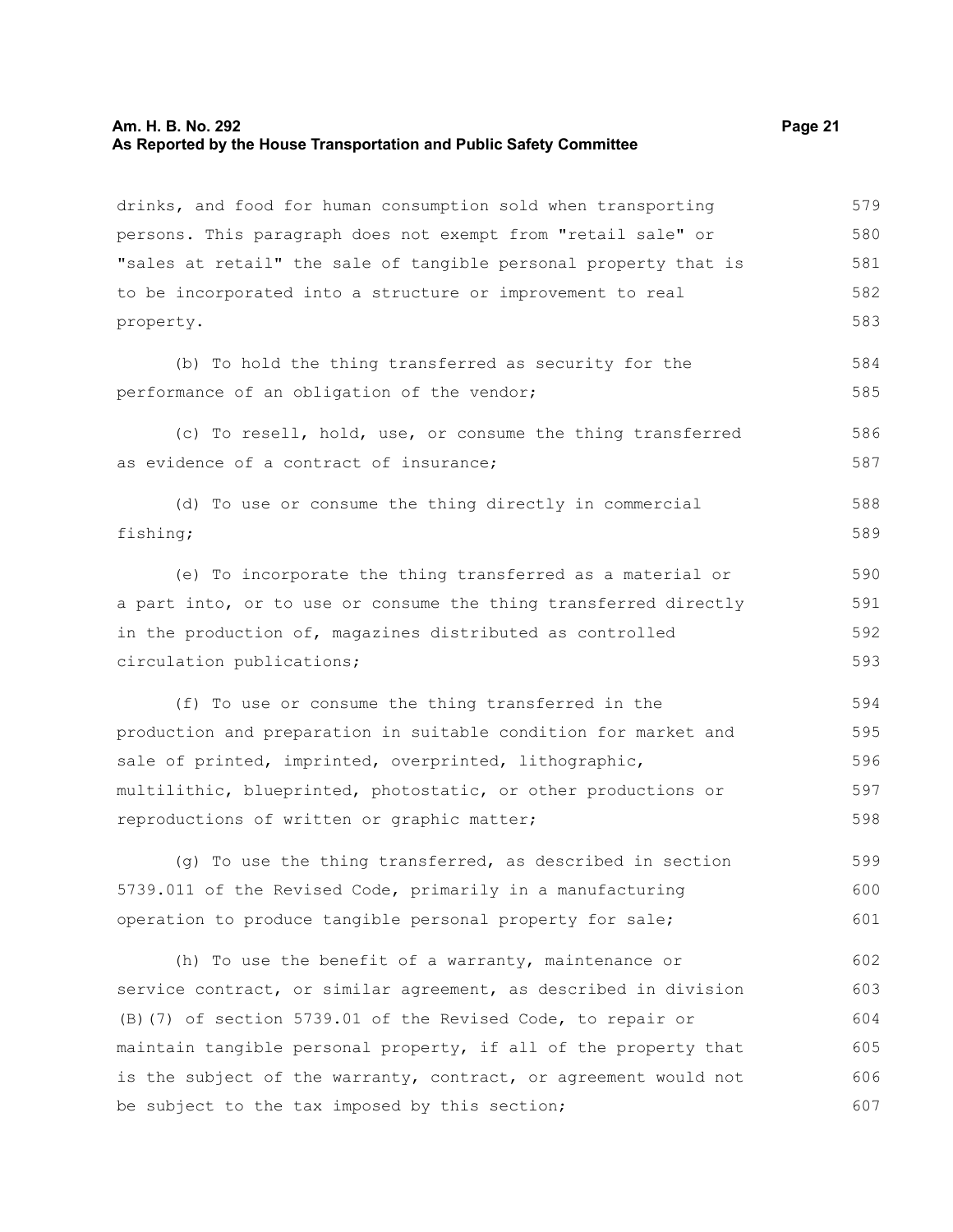# **Am. H. B. No. 292 Page 22 As Reported by the House Transportation and Public Safety Committee**

(i) To use the thing transferred as qualified research and development equipment; (j) To use or consume the thing transferred primarily in storing, transporting, mailing, or otherwise handling purchased sales inventory in a warehouse, distribution center, or similar facility when the inventory is primarily distributed outside this state to retail stores of the person who owns or controls the warehouse, distribution center, or similar facility, to retail stores of an affiliated group of which that person is a member, or by means of direct marketing. This division does not 608 609 611 612 613 614 615 616 617

apply to motor vehicles registered for operation on the public highways. As used in this division, "affiliated group" has the same meaning as in division (B)(3)(e) of section 5739.01 of the Revised Code and "direct marketing" has the same meaning as in division (B)(35) of this section. 618 619 620 621 622

(k) To use or consume the thing transferred to fulfill a contractual obligation incurred by a warrantor pursuant to a warranty provided as a part of the price of the tangible personal property sold or by a vendor of a warranty, maintenance or service contract, or similar agreement the provision of which is defined as a sale under division (B)(7) of section 5739.01 of the Revised Code; 623 624 625 626 627 628 629

(l) To use or consume the thing transferred in the production of a newspaper for distribution to the public; 630 631

(m) To use tangible personal property to perform a service listed in division (B)(3) of section 5739.01 of the Revised Code, if the property is or is to be permanently transferred to the consumer of the service as an integral part of the performance of the service; 632 633 634 635 636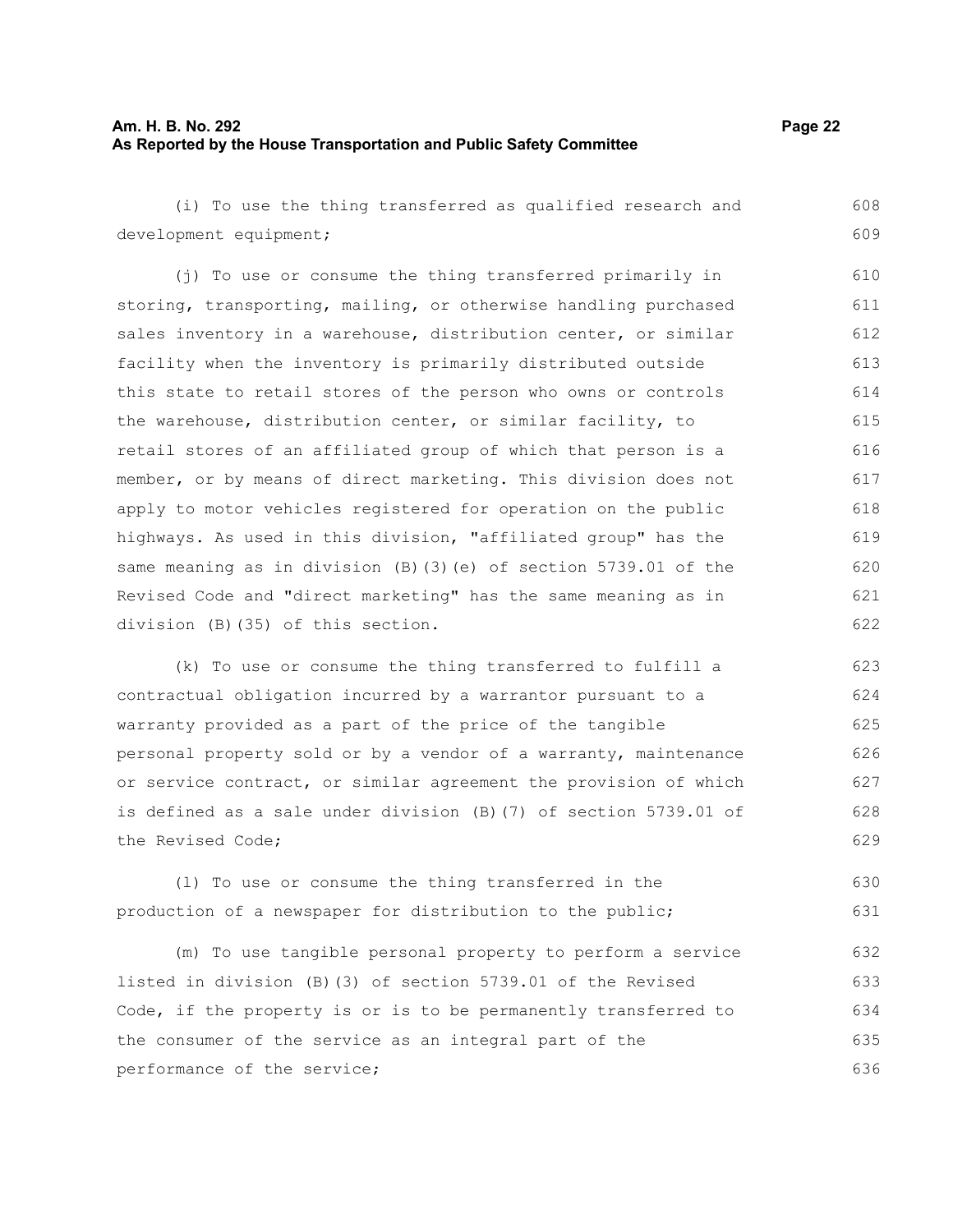# **Am. H. B. No. 292 Page 23 As Reported by the House Transportation and Public Safety Committee**

(n) To use or consume the thing transferred primarily in producing tangible personal property for sale by farming, agriculture, horticulture, or floriculture. Persons engaged in rendering farming, agriculture, horticulture, or floriculture services for others are deemed engaged primarily in farming, agriculture, horticulture, or floriculture. This paragraph does not exempt from "retail sale" or "sales at retail" the sale of tangible personal property that is to be incorporated into a structure or improvement to real property. 637 638 639 640 641 642 643 644 645

(o) To use or consume the thing transferred in acquiring, formatting, editing, storing, and disseminating data or information by electronic publishing; 646 647 648

(p) To provide the thing transferred to the owner or lessee of a motor vehicle that is being repaired or serviced, if the thing transferred is a rented motor vehicle and the purchaser is reimbursed for the cost of the rented motor vehicle by a manufacturer, warrantor, or provider of a maintenance, service, or other similar contract or agreement, with respect to the motor vehicle that is being repaired or serviced; 649 650 651 652 653 654 655

(q) To use or consume the thing transferred directly in production of crude oil and natural gas for sale. Persons engaged in rendering production services for others are deemed engaged in production. 656 657 658 659

As used in division (B)(42)(q) of this section, "production" means operations and tangible personal property directly used to expose and evaluate an underground reservoir that may contain hydrocarbon resources, prepare the wellbore for production, and lift and control all substances yielded by the reservoir to the surface of the earth. 660 661 662 663 664 665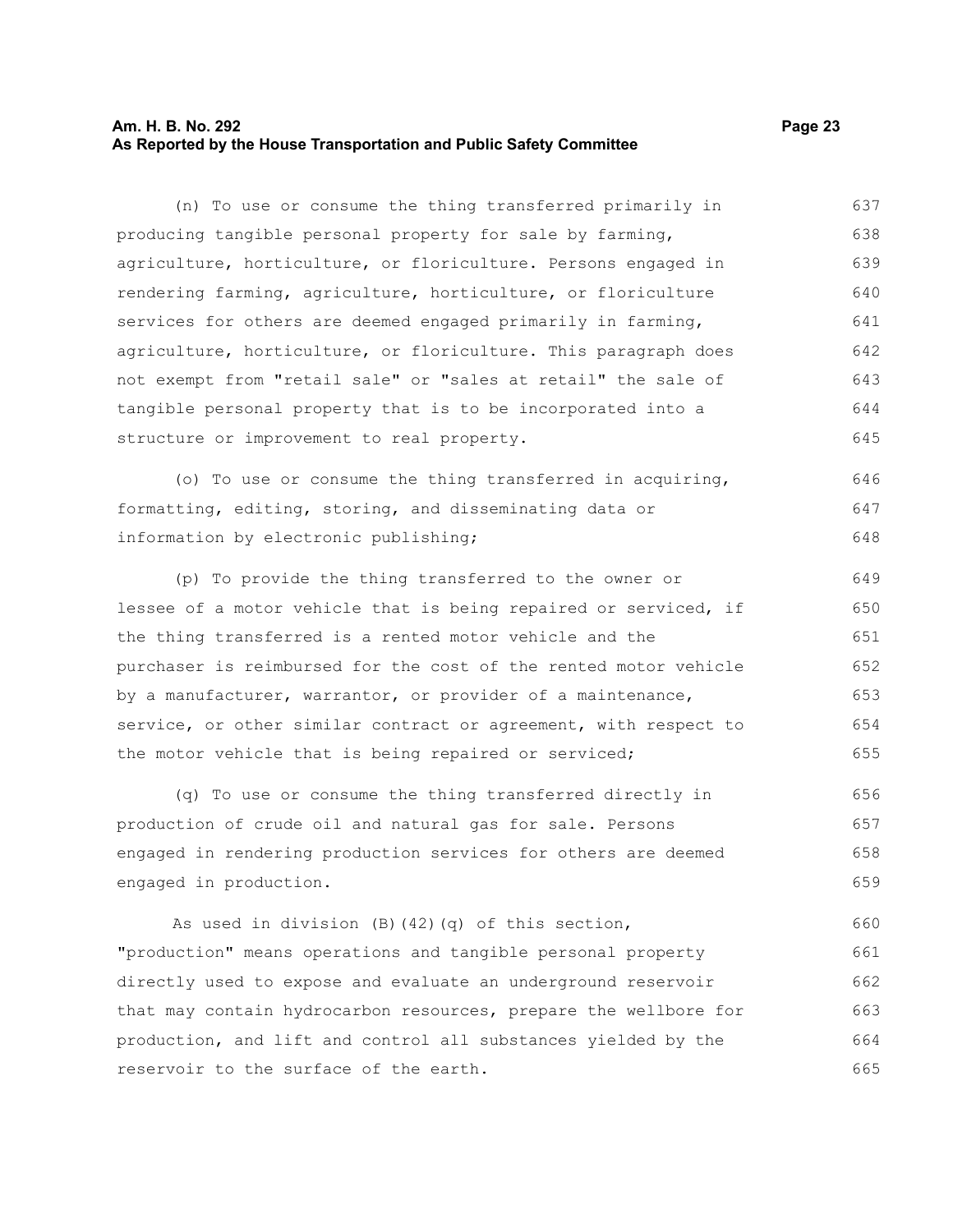# **Am. H. B. No. 292 Page 24 As Reported by the House Transportation and Public Safety Committee**

(i) For the purposes of division (B)(42)(q) of this section, the "thing transferred" includes, but is not limited to, any of the following: (I) Services provided in the construction of permanent access roads, services provided in the construction of the well site, and services provided in the construction of temporary impoundments; (II) Equipment and rigging used for the specific purpose of creating with integrity a wellbore pathway to underground reservoirs; (III) Drilling and workover services used to work within a subsurface wellbore, and tangible personal property directly used in providing such services; (IV) Casing, tubulars, and float and centralizing equipment; (V) Trailers to which production equipment is attached; (VI) Well completion services, including cementing of casing, and tangible personal property directly used in providing such services; (VII) Wireline evaluation, mud logging, and perforation services, and tangible personal property directly used in providing such services; (VIII) Reservoir stimulation, hydraulic fracturing, and 666 667 668 669 670 671 672 673 674 675 676 677 678 679 680 681 682 683 684 685 686 687 688

acidizing services, and tangible personal property directly used in providing such services, including all material pumped downhole; 689 690 691

(IX) Pressure pumping equipment;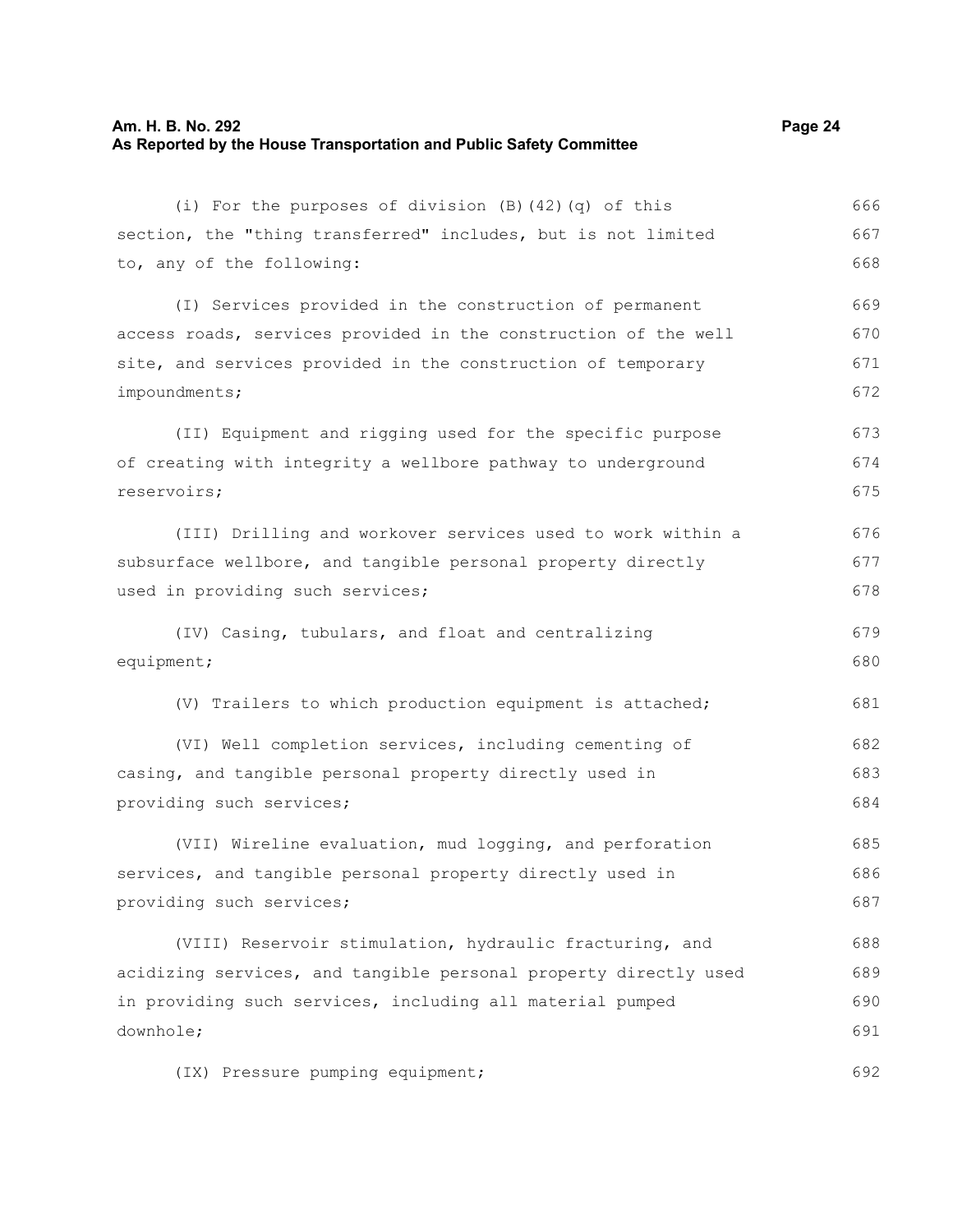| As Reported by the House Transportation and Public Safety Committee |     |
|---------------------------------------------------------------------|-----|
| (X) Artificial lift systems equipment;                              | 693 |
| (XI) Wellhead equipment and well site equipment used to             | 694 |
| separate, stabilize, and control hydrocarbon phases and produced    | 695 |
| water;                                                              | 696 |
| (XII) Tangible personal property directly used to control           | 697 |
| production equipment.                                               | 698 |
| (ii) For the purposes of division $(B)$ $(42)$ $(q)$ of this        | 699 |
| section, the "thing transferred" does not include any of the        | 700 |
| following:                                                          | 701 |
| (I) Tangible personal property used primarily in the                | 702 |
| exploration and production of any mineral resource regulated        | 703 |
| under Chapter 1509. of the Revised Code other than oil or gas;      | 704 |
| (II) Tangible personal property used primarily in storing,          | 705 |
| holding, or delivering solutions or chemicals used in well          | 706 |
| stimulation as defined in section 1509.01 of the Revised Code;      | 707 |
| (III) Tangible personal property used primarily in                  | 708 |
| preparing, installing, or reclaiming foundations for drilling or    | 709 |
| pumping equipment or well stimulation material tanks;               | 710 |
| (IV) Tangible personal property used primarily in                   | 711 |
| transporting, delivering, or removing equipment to or from the      | 712 |
| well site or storing such equipment before its use at the well      | 713 |
| site;                                                               | 714 |
| (V) Tangible personal property used primarily in gathering          | 715 |
| operations occurring off the well site, including gathering         | 716 |
| pipelines transporting hydrocarbon gas or liquids away from a       | 717 |
| crude oil or natural gas production facility;                       | 718 |
| paible personal property that is to be incorporated                 | 710 |

**Am. H. B. No. 292 Page 25**

(VI) Tangible personal property that is to be incorporated into a structure or improvement to real property; 719 720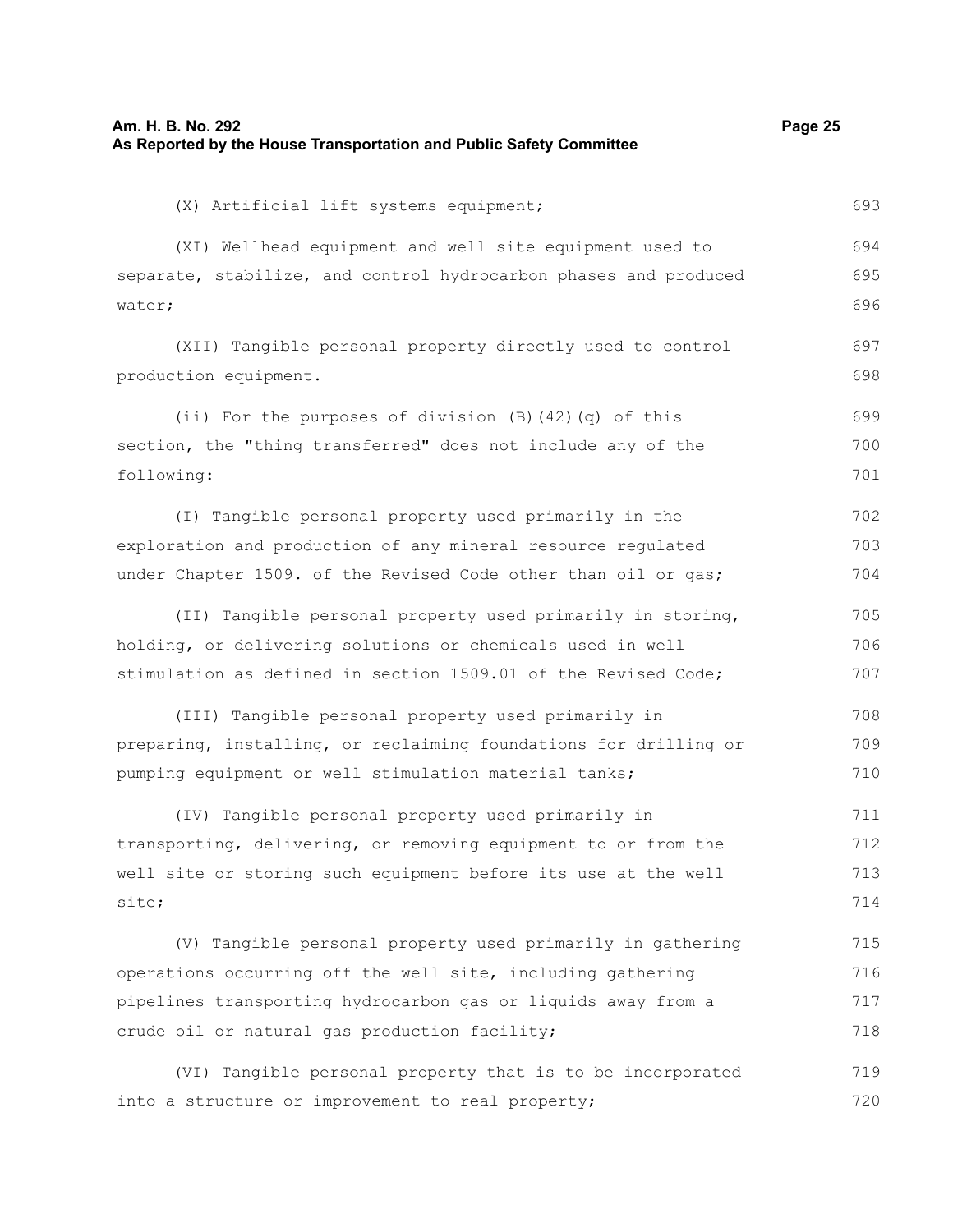# **Am. H. B. No. 292 Page 26 As Reported by the House Transportation and Public Safety Committee**

| (VII) Well site fencing, lighting, or security systems;                     | 721 |
|-----------------------------------------------------------------------------|-----|
| (VIII) Communication devices or services;                                   | 722 |
| (IX) Office supplies;                                                       | 723 |
| (X) Trailers used as offices or lodging;                                    | 724 |
| (XI) Motor vehicles of any kind;                                            | 725 |
| (XII) Tangible personal property used primarily for the                     | 726 |
| storage of drilling byproducts and fuel not used for production;            | 727 |
| (XIII) Tangible personal property used primarily as a                       | 728 |
| safety device;                                                              | 729 |
| (XIV) Data collection or monitoring devices;                                | 730 |
| (XV) Access ladders, stairs, or platforms attached to                       | 731 |
| storage tanks.                                                              | 732 |
| The enumeration of tangible personal property in division                   | 733 |
| $(B)$ (42) (q) (ii) of this section is not intended to be exhaustive,       | 734 |
| and any tangible personal property not so enumerated shall not              | 735 |
| necessarily be construed to be a "thing transferred" for the                | 736 |
| purposes of division (B) (42) (q) of this section.                          | 737 |
| The commissioner shall adopt and promulgate rules under                     | 738 |
| sections 119.01 to 119.13 of the Revised Code that the                      | 739 |
| commissioner deems necessary to administer division (B) (42) (q)            | 740 |
| of this section.                                                            | 741 |
| As used in division (B) (42) of this section, "thing"                       | 742 |
| includes all transactions included in divisions $(B)$ $(3)$ $(a)$ , $(b)$ , | 743 |
| and (e) of section 5739.01 of the Revised Code.                             | 744 |
| (43) Sales conducted through a coin operated device that                    | 745 |
| activates vacuum equipment or equipment that dispenses water,               | 746 |
| whether or not in combination with soap or other cleaning agents            | 747 |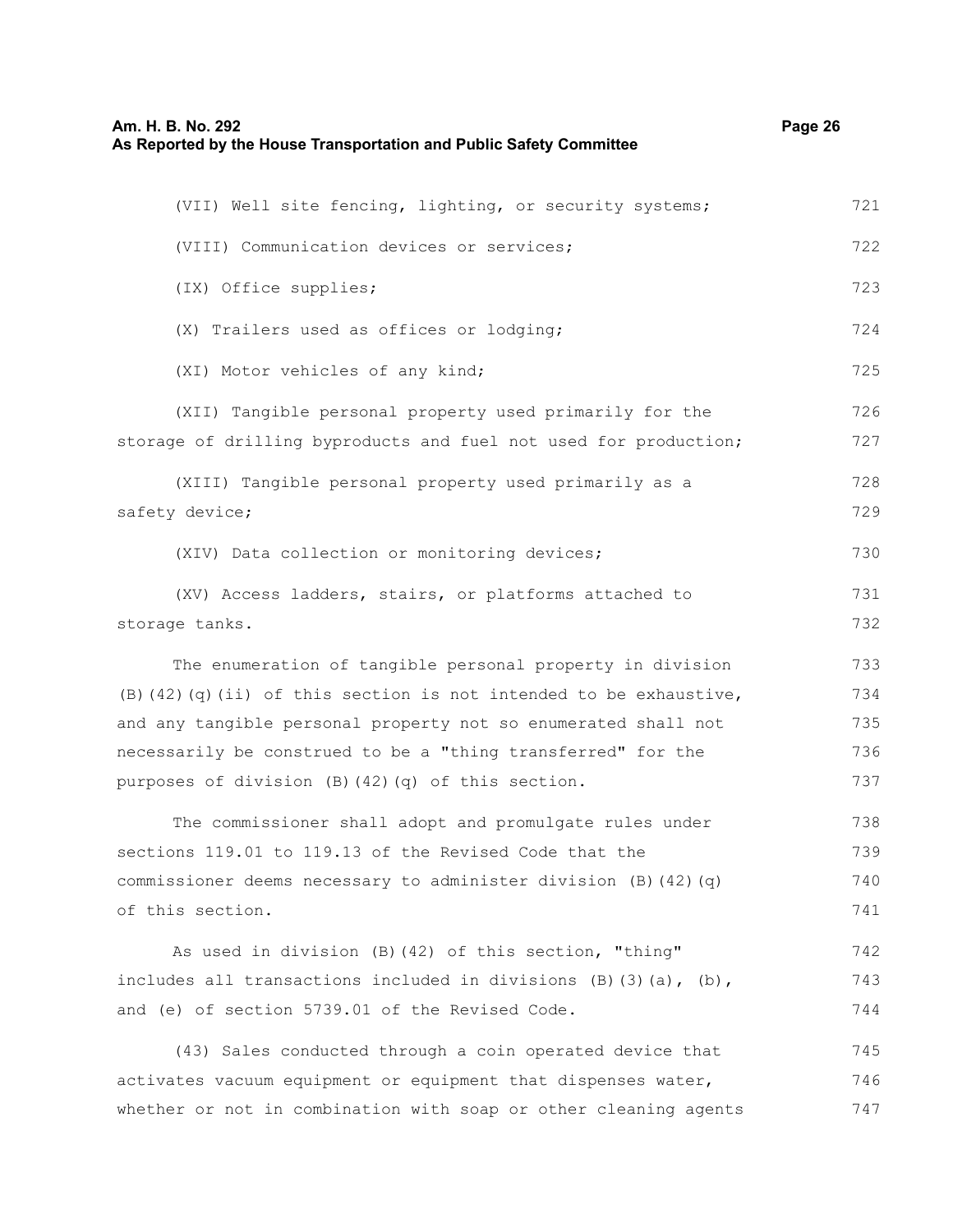### **Am. H. B. No. 292 Page 27 As Reported by the House Transportation and Public Safety Committee**

or wax, to the consumer for the consumer's use on the premises in washing, cleaning, or waxing a motor vehicle, provided no other personal property or personal service is provided as part of the transaction. 748 749 750 751

(44) Sales of replacement and modification parts for engines, airframes, instruments, and interiors in, and paint for, aircraft used primarily in a fractional aircraft ownership program, and sales of services for the repair, modification, and maintenance of such aircraft, and machinery, equipment, and supplies primarily used to provide those services. 752 753 754 755 756 757

(45) Sales of telecommunications service that is used directly and primarily to perform the functions of a call center. As used in this division, "call center" means any physical location where telephone calls are placed or received in high volume for the purpose of making sales, marketing, customer service, technical support, or other specialized business activity, and that employs at least fifty individuals that engage in call center activities on a full-time basis, or sufficient individuals to fill fifty full-time equivalent positions. 758 759 760 761 762 763 764 765 766 767

(46) Sales by a telecommunications service vendor of 900 service to a subscriber. This division does not apply to information services. 768 769 770

(47) Sales of value-added non-voice data service. This division does not apply to any similar service that is not otherwise a telecommunications service. 771 772 773

(48) Sales of feminine hygiene products.

(49) Sales of materials, parts, equipment, or engines used in the repair or maintenance of aircraft or avionics systems of 775 776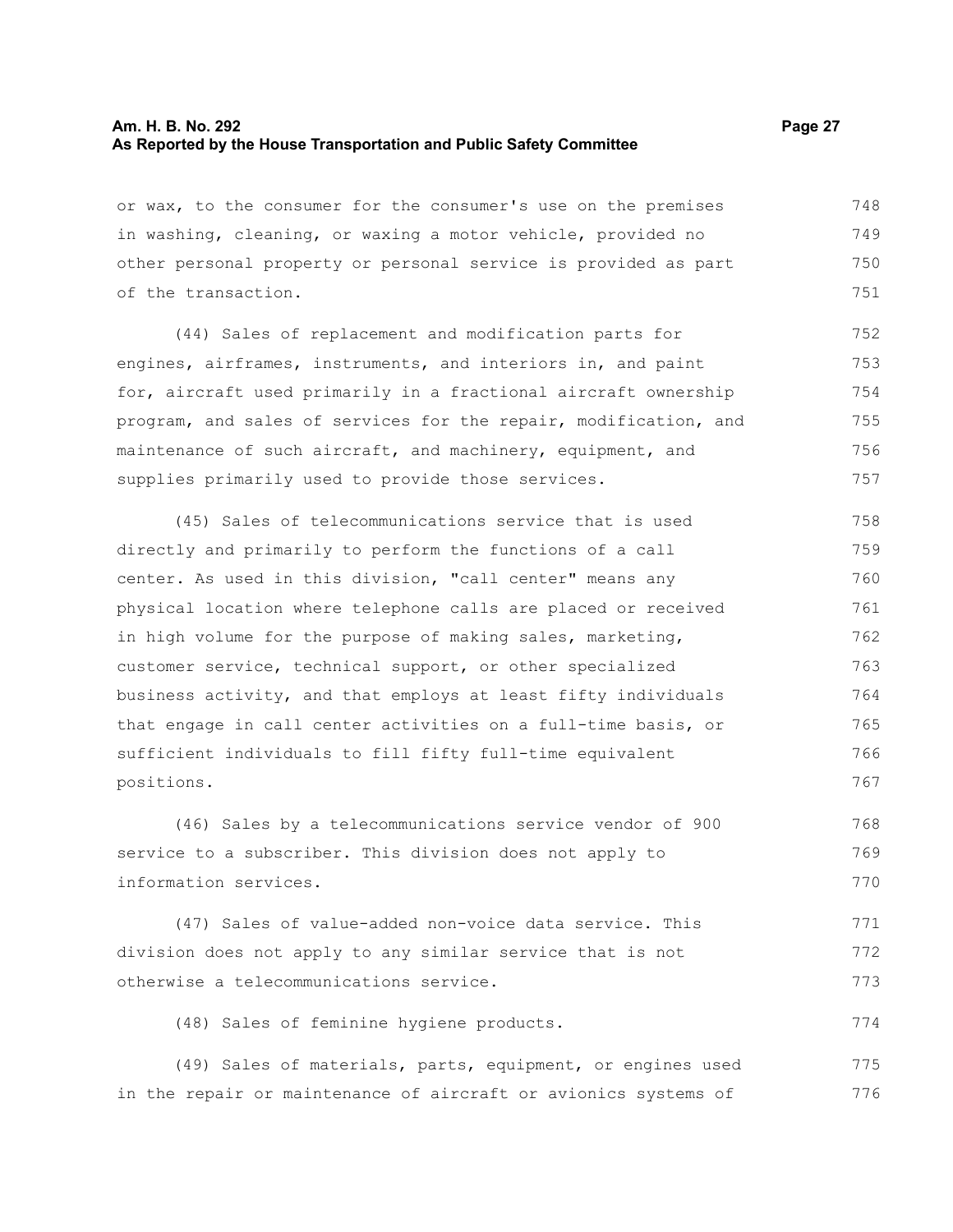#### **Am. H. B. No. 292 Page 28 As Reported by the House Transportation and Public Safety Committee**

such aircraft, and sales of repair, remodeling, replacement, or maintenance services in this state performed on aircraft or on an aircraft's avionics, engine, or component materials or parts. As used in division (B)(49) of this section, "aircraft" means aircraft of more than six thousand pounds maximum certified takeoff weight or used exclusively in general aviation. 777 778 779 780 781 782

(50) Sales of full flight simulators that are used for pilot or flight-crew training, sales of repair or replacement parts or components, and sales of repair or maintenance services for such full flight simulators. "Full flight simulator" means a replica of a specific type, or make, model, and series of aircraft cockpit. It includes the assemblage of equipment and computer programs necessary to represent aircraft operations in ground and flight conditions, a visual system providing an outof-the-cockpit view, and a system that provides cues at least equivalent to those of a three-degree-of-freedom motion system, and has the full range of capabilities of the systems installed in the device as described in appendices A and B of part 60 of chapter 1 of title 14 of the Code of Federal Regulations. 783 784 785 786 787 788 789 790 791 792 793 794 795

(51) Any transfer or lease of tangible personal property between the state and JobsOhio in accordance with section 4313.02 of the Revised Code. 796 797 798

(52)(a) Sales to a qualifying corporation. 799

(b) As used in division (B)(52) of this section:

(i) "Qualifying corporation" means a nonprofit corporation organized in this state that leases from an eligible county land, buildings, structures, fixtures, and improvements to the land that are part of or used in a public recreational facility used by a major league professional athletic team or a class A 801 802 803 804 805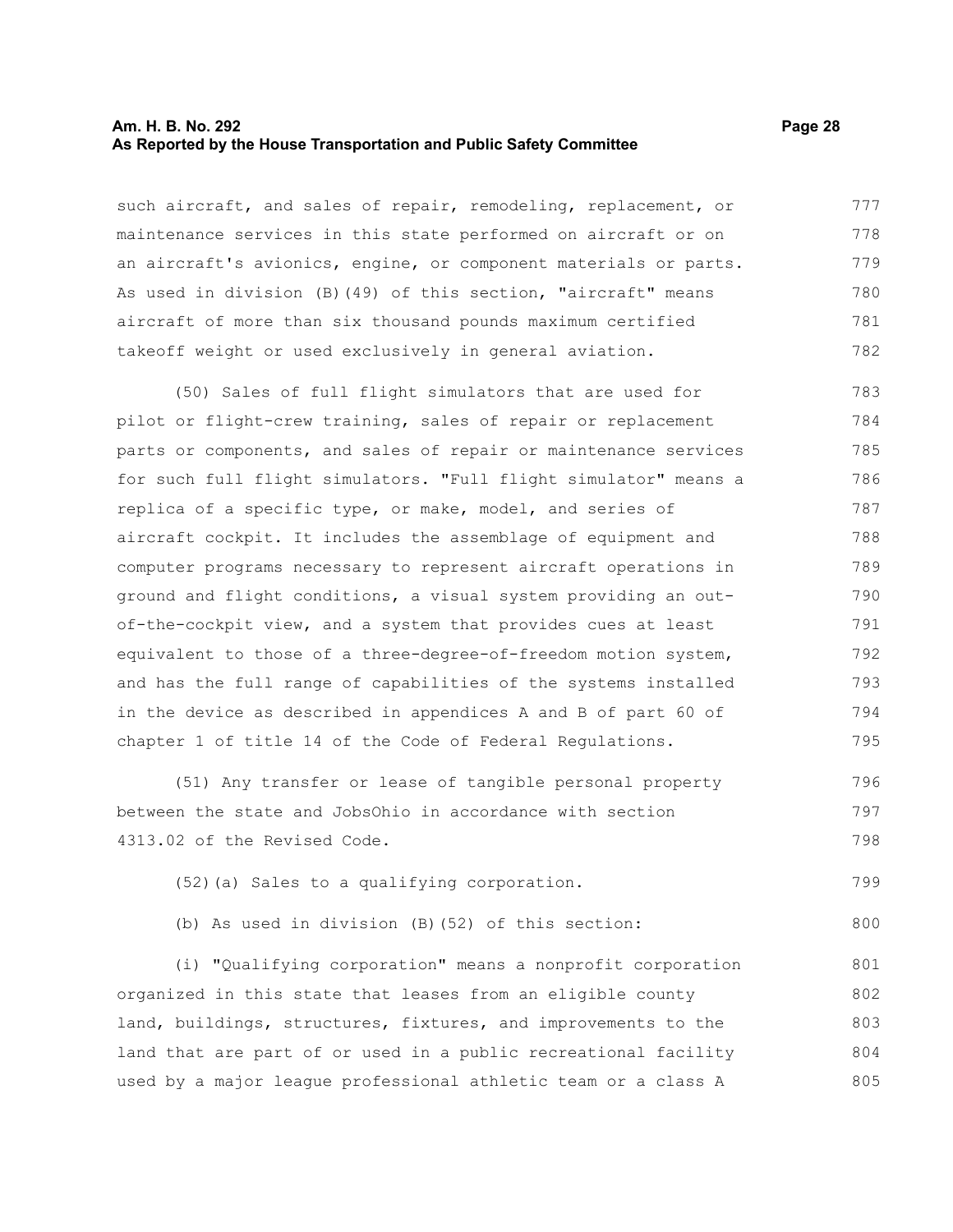# **Am. H. B. No. 292 Page 29 As Reported by the House Transportation and Public Safety Committee**

833

| to class AAA minor league affiliate of a major league            | 806 |
|------------------------------------------------------------------|-----|
| professional athletic team for a significant portion of the      | 807 |
| team's home schedule, provided the following apply:              | 808 |
| (I) The facility is leased from the eligible county              | 809 |
| pursuant to a lease that requires substantially all of the       | 810 |
| revenue from the operation of the business or activity conducted | 811 |
| by the nonprofit corporation at the facility in excess of        | 812 |
| operating costs, capital expenditures, and reserves to be paid   | 813 |
| to the eligible county at least once per calendar year.          | 814 |
| (II) Upon dissolution and liquidation of the nonprofit           | 815 |
| corporation, all of its net assets are distributable to the      | 816 |
| board of commissioners of the eligible county from which the     | 817 |
| corporation leases the facility.                                 | 818 |
| (ii) "Eligible county" has the same meaning as in section        | 819 |
| 307.695 of the Revised Code.                                     | 820 |
| (53) Sales to or by a cable service provider, video              | 821 |
| service provider, or radio or television broadcast station       | 822 |
| regulated by the federal government of cable service or          | 823 |
| programming, video service or programming, audio service or      | 824 |
| programming, or electronically transferred digital audiovisual   | 825 |
| or audio work. As used in division (B) (53) of this section,     | 826 |
| "cable service" and "cable service provider" have the same       | 827 |
| meanings as in section 1332.01 of the Revised Code, and "video   | 828 |
| service," "video service provider," and "video programming" have | 829 |
| the same meanings as in section 1332.21 of the Revised Code.     | 830 |
| (54) Sales of a digital audio work electronically                | 831 |
| transferred for delivery through use of a machine, such as a     | 832 |

(a) Accepts direct payments to operate; 834

juke box, that does all of the following: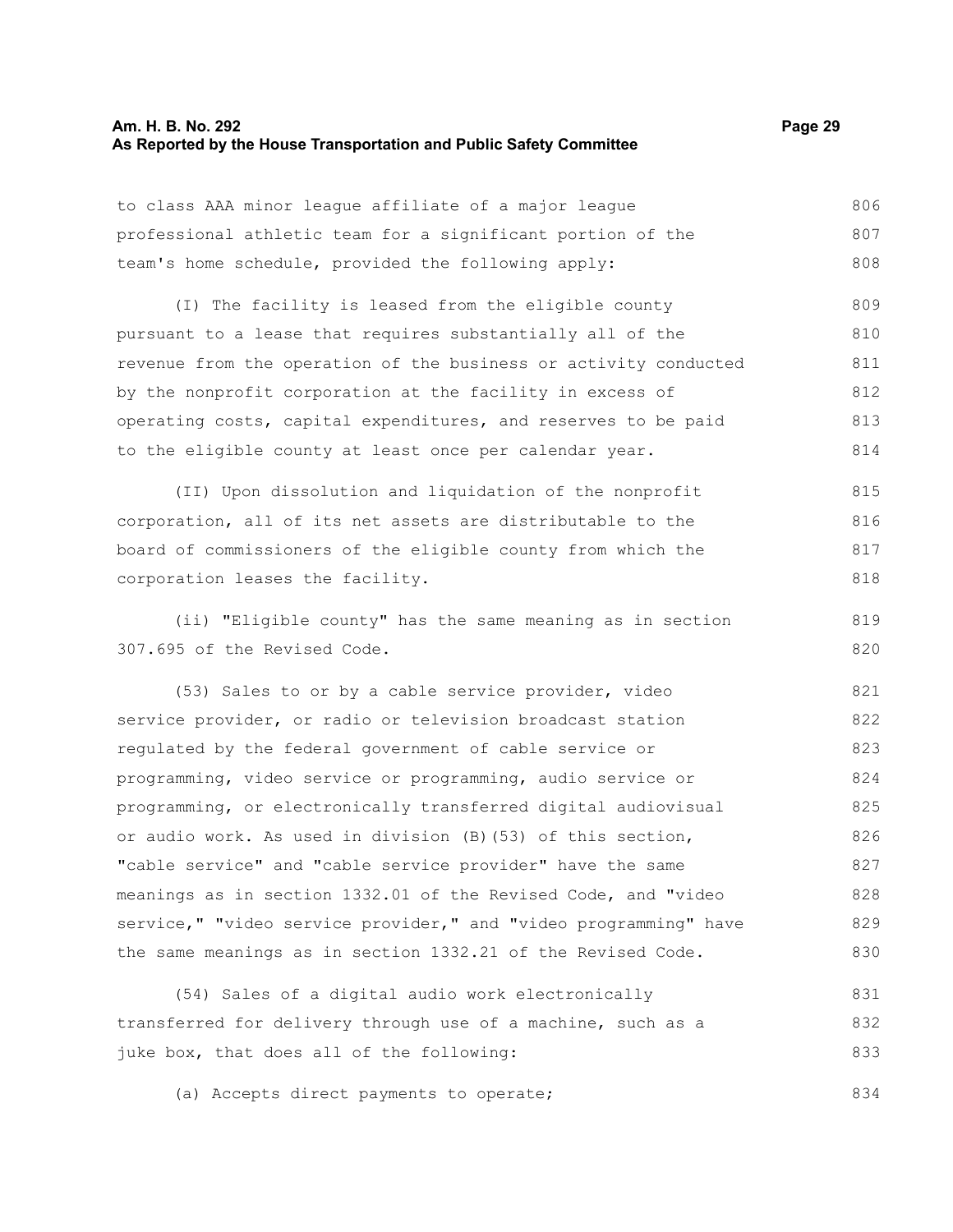### **Am. H. B. No. 292 Page 30 As Reported by the House Transportation and Public Safety Committee**

(b) Automatically plays a selected digital audio work for a single play upon receipt of a payment described in division  $(B)$ (54)(a) of this section; (c) Operates exclusively for the purpose of playing digital audio works in a commercial establishment. (55)(a) Sales of the following occurring on the first Friday of August and the following Saturday and Sunday of each year, beginning in 2018: (i) An item of clothing, the price of which is seventyfive dollars or less; (ii) An item of school supplies, the price of which is twenty dollars or less; (iii) An item of school instructional material, the price of which is twenty dollars or less. (b) As used in division (B)(55) of this section: (i) "Clothing" means all human wearing apparel suitable for general use. "Clothing" includes, but is not limited to, aprons, household and shop; athletic supporters; baby receiving blankets; bathing suits and caps; beach capes and coats; belts and suspenders; boots; coats and jackets; costumes; diapers, children and adult, including disposable diapers; earmuffs; footlets; formal wear; garters and garter belts; girdles; gloves and mittens for general use; hats and caps; hosiery; insoles for shoes; lab coats; neckties; overshoes; pantyhose; rainwear; rubber pants; sandals; scarves; shoes and shoe laces; slippers; sneakers; socks and stockings; steel-toed shoes; underwear; uniforms, athletic and nonathletic; and wedding apparel. 835 836 837 838 839 840 841 842 843 844 845 846 847 848 849 850 851 852 853 854 855 856 857 858 859 860

"Clothing" does not include items purchased for use in a trade or business; clothing accessories or equipment; protective 861 862 863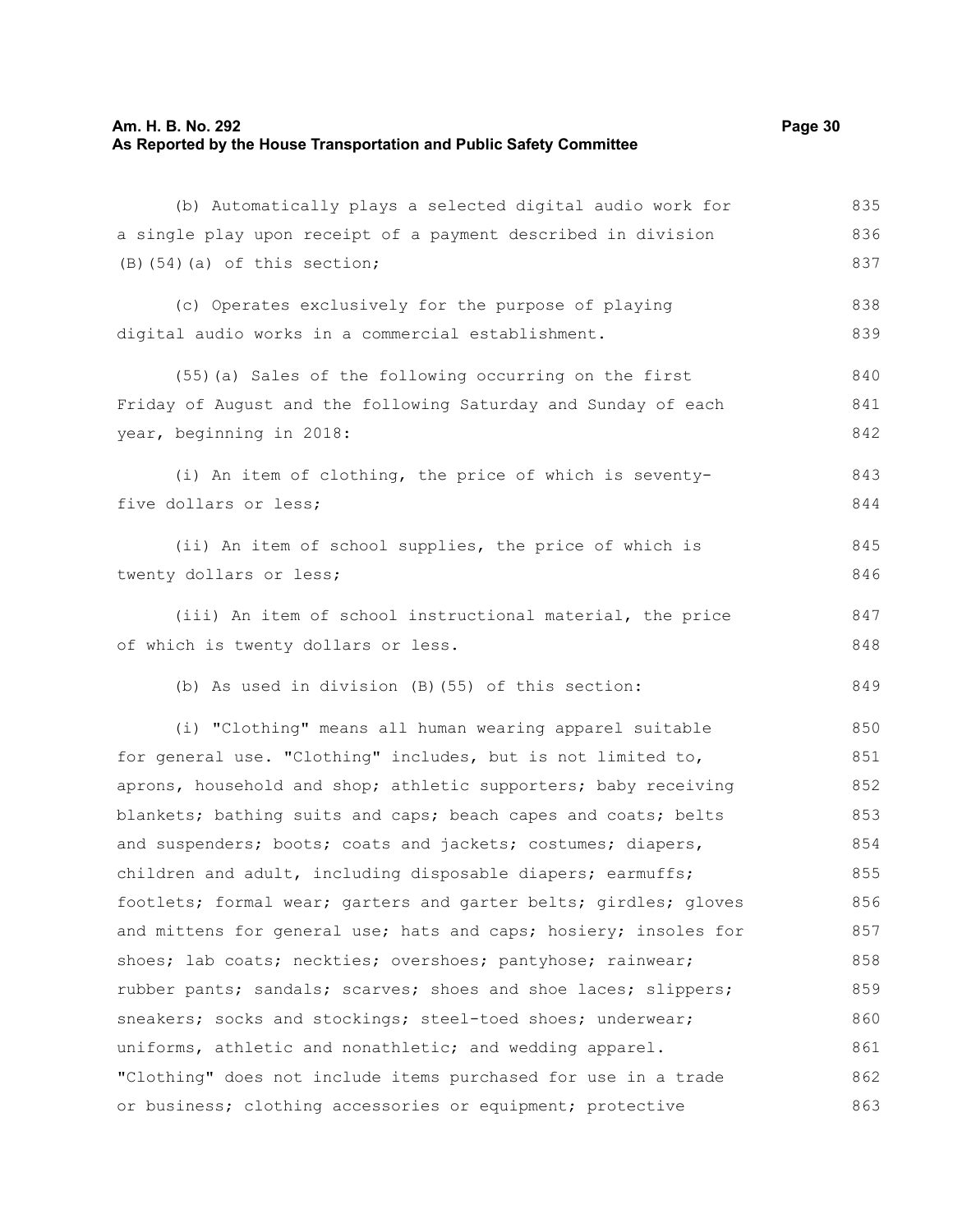#### **Am. H. B. No. 292 Page 31 As Reported by the House Transportation and Public Safety Committee**

equipment; sports or recreational equipment; belt buckles sold separately; costume masks sold separately; patches and emblems sold separately; sewing equipment and supplies including, but not limited to, knitting needles, patterns, pins, scissors, sewing machines, sewing needles, tape measures, and thimbles; and sewing materials that become part of "clothing" including, but not limited to, buttons, fabric, lace, thread, yarn, and zippers. 864 865 866 867 868 869 870 871

(ii) "School supplies" means items commonly used by a student in a course of study. "School supplies" includes only the following items: binders; book bags; calculators; cellophane tape; blackboard chalk; compasses; composition books; crayons; erasers; folders, expandable, pocket, plastic, and manila; glue, paste, and paste sticks; highlighters; index cards; index card boxes; legal pads; lunch boxes; markers; notebooks; paper, loose-leaf ruled notebook paper, copy paper, graph paper, tracing paper, manila paper, colored paper, poster board, and construction paper; pencil boxes and other school supply boxes; pencil sharpeners; pencils; pens; protractors; rulers; scissors; and writing tablets. "School supplies" does not include any item purchased for use in a trade or business. 872 873 874 875 876 877 878 879 880 881 882 883 884

(iii) "School instructional material" means written material commonly used by a student in a course of study as a reference and to learn the subject being taught. "School instructional material" includes only the following items: reference books, reference maps and globes, textbooks, and workbooks. "School instructional material" does not include any material purchased for use in a trade or business. 885 886 887 888 889 890 891

(56)(a) Sales of diapers or incontinence underpads sold pursuant to a prescription, for the benefit of a medicaid 892 893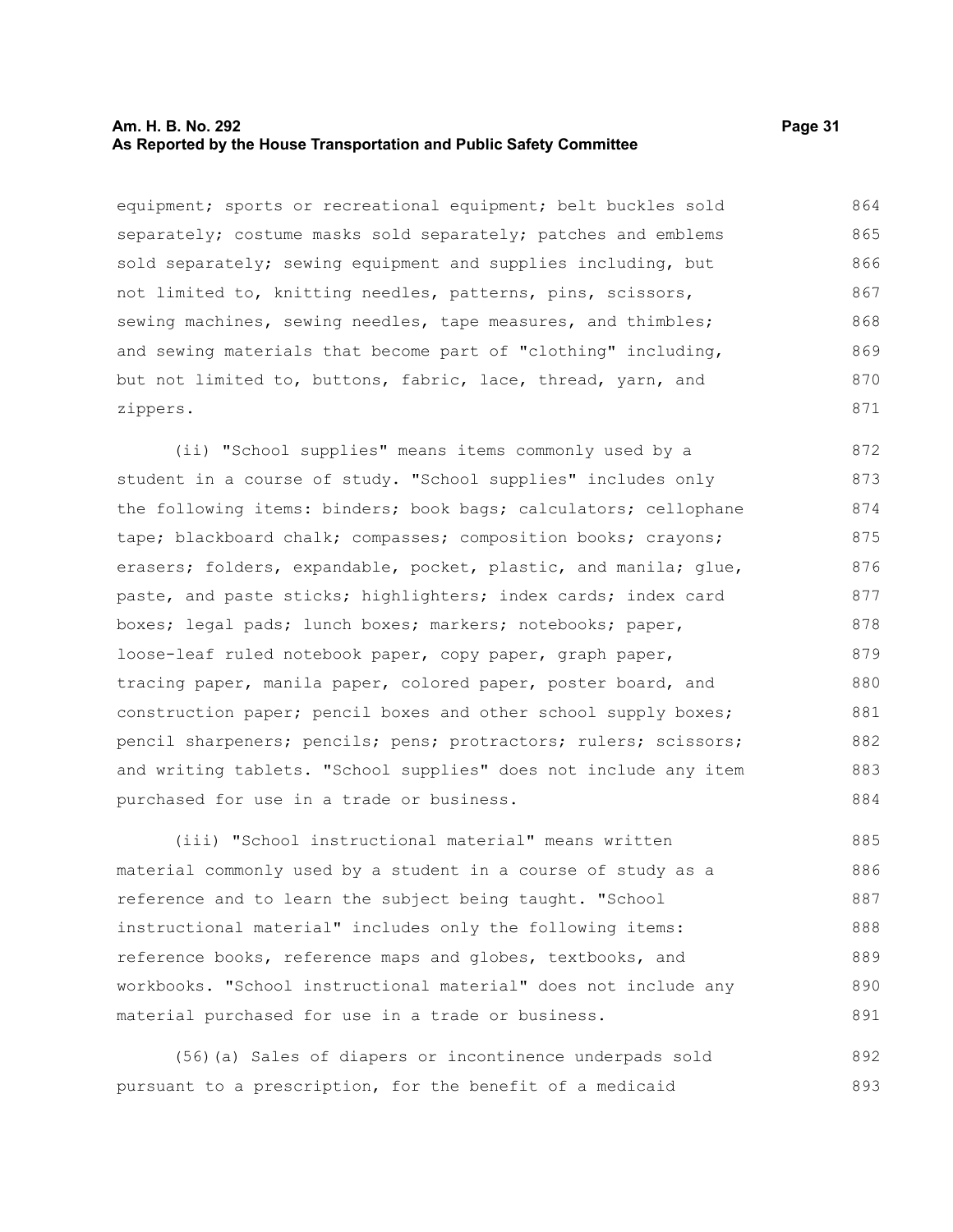#### **Am. H. B. No. 292 Page 32 As Reported by the House Transportation and Public Safety Committee**

recipient with a diagnosis of incontinence, and by a medicaid provider that maintains a valid provider agreement under section 5164.30 of the Revised Code with the department of medicaid, provided that the medicaid program covers diapers or incontinence underpads as an incontinence garment. 894 895 896 897 898

(b) As used in division (B)(56)(a) of this section: 899

(i) "Diaper" means an absorbent garment worn by humans who are incapable of, or have difficulty, controlling their bladder or bowel movements. 900 901 902

(ii) "Incontinence underpad" means an absorbent product, not worn on the body, designed to protect furniture or other tangible personal property from soiling or damage due to human incontinence. 903 904 905 906

(57) Sales, on or before December 31, 2026, of qualifying property directly used in the production of electric vehicle products. As used in division (B)(57) of this section: 907 908 909

(a) "Electric vehicle product" means a battery powered electric vehicle, an alternative powertrain technology vehicle, a hydrogen powered vehicle, or a plug-in hybrid electric vehicle, and charging stations needed to make use of those vehicles. 910 911 912 913 914

(b) "Qualifying property" means parts and components specifically designed for use in, and unique to the production of electric vehicle products, including engines, transmissions, batteries, and brakes. Qualifying property does not include parts or components, such as tires, interior or exterior features, or any other parts or accessories, that are commonly used in electric vehicle products and other motor vehicles and related products. 915 916 917 918 919 920 921 922